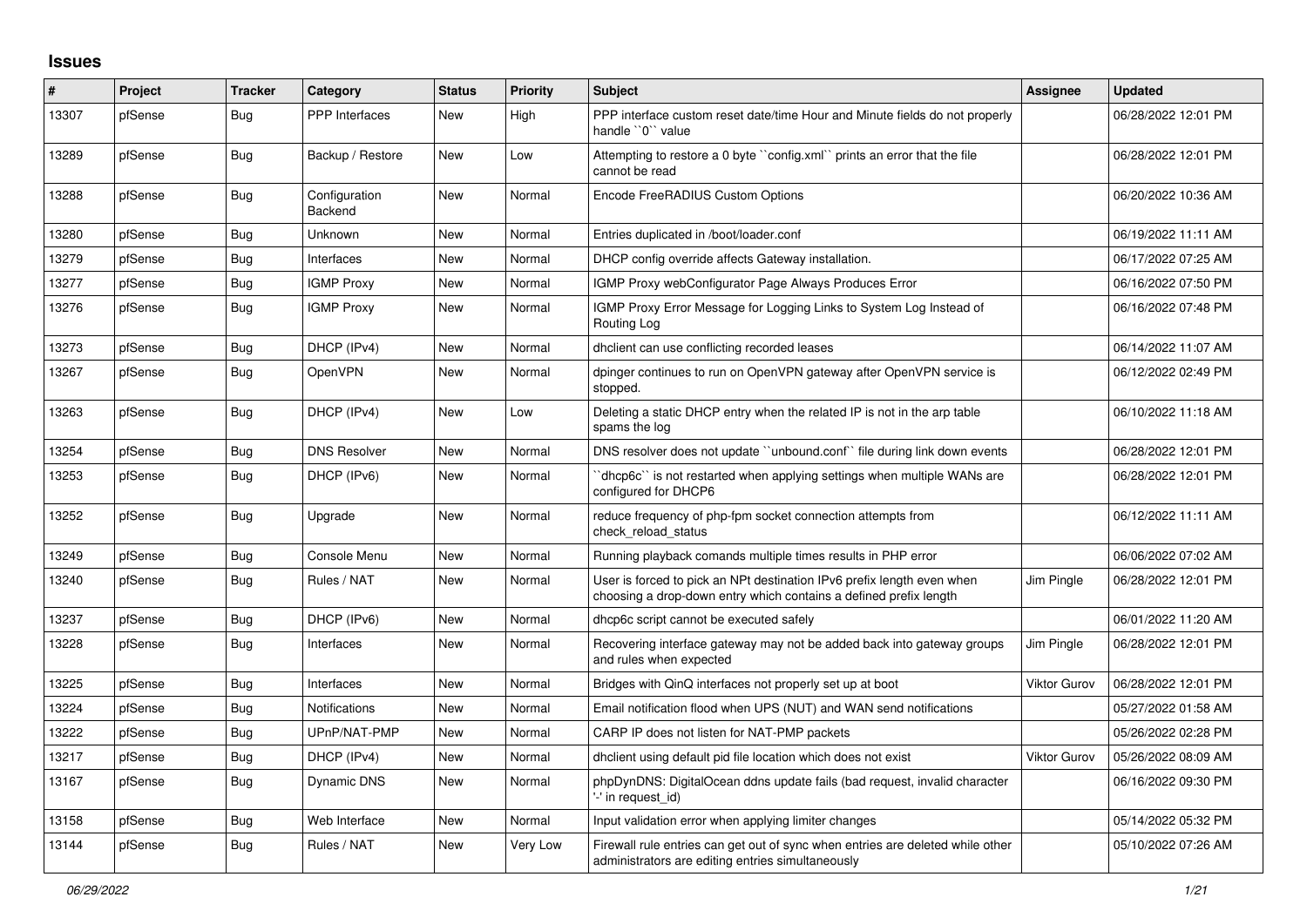| #     | Project | <b>Tracker</b> | Category                                 | <b>Status</b> | <b>Priority</b> | <b>Subject</b>                                                                                           | Assignee            | Updated             |
|-------|---------|----------------|------------------------------------------|---------------|-----------------|----------------------------------------------------------------------------------------------------------|---------------------|---------------------|
| 13132 | pfSense | Bug            | Backup / Restore                         | New           | Normal          | Two SSHDATA Sections in Restored Config Breaks Unit                                                      | Jim Pingle          | 06/29/2022 07:53 AM |
| 13110 | pfSense | Bug            | CARP                                     | New           | Very Low        | changing CARP VIP address does not update outbound NAT interface IP                                      |                     | 05/03/2022 02:52 PM |
| 13102 | pfSense | Bug            | <b>IPsec</b>                             | New           | Normal          | Deleting an IPSec tunnel doesn't destroy the SA (SADs/SPDs), causes crash<br>in status_ipsec.php         | <b>Viktor Gurov</b> | 06/28/2022 12:01 PM |
| 13090 | pfSense | Bug            | OpenVPN                                  | <b>New</b>    | Normal          | OpenVPN: do not use legacy deprecated netbios settings                                                   | Jim Pingle          | 04/22/2022 11:19 AM |
| 13089 | pfSense | Bug            | OpenVPN                                  | New           | Normal          | OpenVPN: fix some netbios options were preserved even if teh Netbios<br>option was unchecked             | Jim Pingle          | 04/22/2022 11:06 AM |
| 13088 | pfSense | Bug            | OpenVPN                                  | New           | Normal          | OpenVPN Client Overrides: properly hide/show form fields                                                 | Jim Pingle          | 06/08/2022 09:15 AM |
| 13087 | pfSense | Bug            | OpenVPN                                  | <b>New</b>    | Normal          | OpenVPN Server: hide WINS servers list when netbios option is unchecked<br>while WINS servers is checked |                     | 04/22/2022 10:29 AM |
| 13076 | pfSense | Bug            | Gateway Monitoring                       | <b>New</b>    | Normal          | Marking a gateway as down does not affect IPsec entries using gateway<br>groups                          |                     | 06/28/2022 12:01 PM |
| 13068 | pfSense | Bug            | Aliases / Tables                         | New           | Normal          | Error loading rules when URL Table IPs content is empty                                                  |                     | 04/17/2022 09:07 PM |
| 13067 | pfSense | Bug            | <b>FilterDNS</b>                         | New           | Normal          | filterdns resolve interval is twice the intended value                                                   |                     | 04/17/2022 07:45 PM |
| 13051 | pfSense | Bug            | Traffic Shaper (ALTQ)   New              |               | Normal          | Firewall traffic shaper by interface selection unknow                                                    |                     | 04/12/2022 07:03 AM |
| 13046 | pfSense | Bug            | Rules / NAT                              | <b>New</b>    | Normal          | Floating rule applied to IPv6 interface with a SLAAC DHCPv6 gateway<br>reports error on boot             |                     | 04/11/2022 09:50 AM |
| 13014 | pfSense | Bug            | <b>IPsec</b>                             | New           | Normal          | Charon.vici can get in a bad state                                                                       | Mateusz<br>Guzik    | 06/28/2022 12:01 PM |
| 13003 | pfSense | Bug            | Hardware / Drivers                       | New           | Normal          | Malicious Driver Detection event on ixl driver                                                           |                     | 06/25/2022 05:00 PM |
| 13000 | pfSense | Bug            | <b>IPsec</b>                             | New           | Low             | IPsec AES-GCM encryption algorithm "Key Length" field should be labeled<br>"ICV Length"                  |                     | 03/30/2022 07:40 AM |
| 12960 | pfSense | Bug            | Installer                                | New           | Normal          | VGA installer image defaults to serial console, serial console is default in<br><b>GUI settings</b>      |                     | 06/28/2022 12:01 PM |
| 12950 | pfSense | Bug            | Routing                                  | New           | Normal          | OpenVPN as default gateway does not get set at boot time                                                 |                     | 04/09/2022 05:46 PM |
| 12942 | pfSense | Bug            | Gateways                                 | New           | Normal          | Code to kill states for old gateway when reconnecting an interface is<br>incorrect                       | Jim Pingle          | 06/28/2022 12:01 PM |
| 12938 | pfSense | Bug            | IPv6 Router<br>Advertisements<br>(RADVD) | New           | Normal          | MaxRtrAdvInterval would allow stale DNS servers to be deleted faster                                     |                     | 03/12/2022 09:37 AM |
| 12927 | pfSense | Bug            | OpenVPN                                  | New           | Normal          | OpenVPN with OCSP enabled allows connections with revoked certificates                                   |                     | 03/24/2022 08:22 AM |
| 12922 | pfSense | <b>Bug</b>     | DHCP (IPv4)                              | New           | Normal          | Classless static routes received on DHCP WAN can override chosen default<br>gateway                      |                     | 03/28/2022 10:08 AM |
| 12905 | pfSense | Bug            | Web Interface                            | New           | Normal          | Add VLAN Re-assignment to Import Interface Mismatch Wizard                                               |                     | 03/07/2022 08:05 AM |
| 12888 | pfSense | Bug            | Rules / NAT                              | New           | Normal          | pfSense sends un-NATed packets during OpenVPN startup                                                    |                     | 03/01/2022 03:13 PM |
| 12875 | pfSense | <b>Bug</b>     | Package System                           | New           | Normal          | Import zabbix-agent6 and zabbix-proxy6 from FreeBSD Ports                                                |                     | 05/28/2022 06:50 PM |
| 12857 | pfSense | Bug            | Gateways                                 | New           | Normal          | Firewall gateway goes away when making changes to Bridge0 device                                         |                     | 02/27/2022 11:20 AM |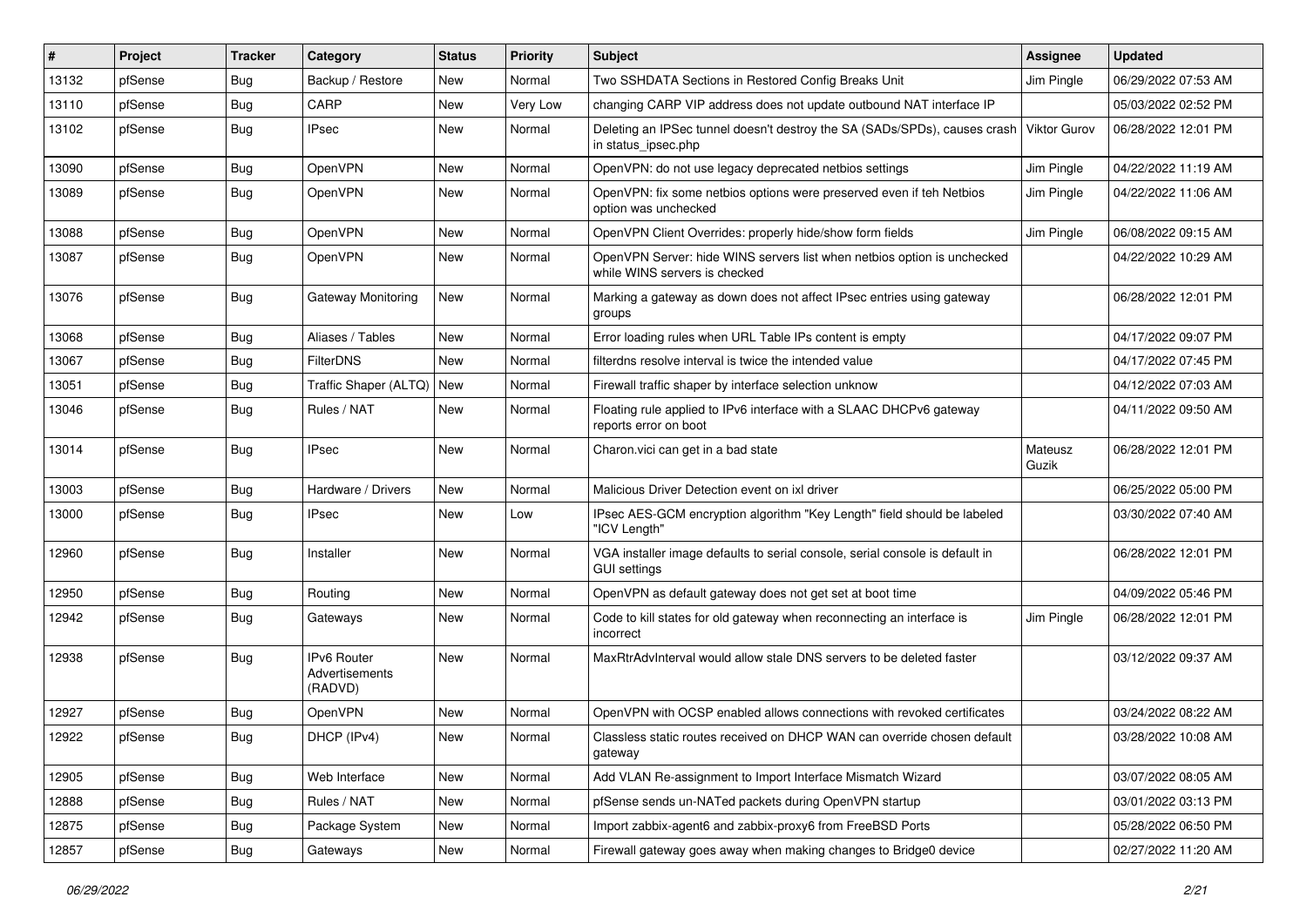| $\vert$ # | <b>Project</b> | <b>Tracker</b> | Category                    | <b>Status</b> | <b>Priority</b> | <b>Subject</b>                                                                                                         | <b>Assignee</b>       | <b>Updated</b>      |
|-----------|----------------|----------------|-----------------------------|---------------|-----------------|------------------------------------------------------------------------------------------------------------------------|-----------------------|---------------------|
| 12850     | pfSense        | <b>Bug</b>     | Routing                     | <b>New</b>    | Low             | Console error during boot: "route: route has not been found"                                                           |                       | 02/22/2022 08:27 AM |
| 12849     | pfSense        | Bug            | <b>Operating System</b>     | <b>New</b>    | Normal          | pfsync kernel crash on reboot                                                                                          | Mateusz<br>Guzik      | 02/22/2022 02:02 PM |
| 12828     | pfSense        | <b>Bug</b>     | Wireless                    | New           | Normal          | pfSense keeps crashing (Fatal trap 12: page fault while in kernel mode)                                                |                       | 02/21/2022 07:55 AM |
| 12823     | pfSense        | <b>Bug</b>     | DHCP (IPv6)                 | New           | Normal          | Multiple DHCP6 WAN connections PPPoE interface 'defached' status                                                       |                       | 02/18/2022 05:39 AM |
| 12811     | pfSense        | <b>Bug</b>     | Gateway Monitoring          | <b>New</b>    | Normal          | Services are not restarted when PPP interfaces connect                                                                 | Jim Pingle            | 06/28/2022 12:01 PM |
| 12797     | pfSense        | <b>Bug</b>     | UPnP/NAT-PMP                | New           | Normal          | UPnP+STUN forms invalid outbound NAT rules using the external address<br>discovered from STUN                          |                       | 02/15/2022 01:01 PM |
| 12774     | pfSense        | <b>Bug</b>     | Backup / Restore            | <b>New</b>    | Normal          | Picture widget image is not saved in backup                                                                            |                       | 04/04/2022 04:48 AM |
| 12764     | pfSense        | <b>Bug</b>     | Gateways                    | New           | Normal          | VTI gateway status is pending after assigning the VTI interface                                                        |                       | 02/07/2022 05:41 AM |
| 12762     | pfSense        | <b>Bug</b>     | <b>IPsec</b>                | New           | Normal          | IPsec keep alive check ignores Child SA Start Action                                                                   | <b>Viktor Gurov</b>   | 02/07/2022 11:21 AM |
| 12747     | pfSense        | <b>Bug</b>     | Logging                     | New           | Normal          | System log is filled by sshguard                                                                                       |                       | 05/03/2022 03:08 AM |
| 12737     | pfSense        | Bug            | Certificates                | New           | Normal          | CApath is not defined by default in curl                                                                               |                       | 06/28/2022 12:01 PM |
| 12730     | pfSense        | <b>Bug</b>     | <b>Captive Portal</b>       | New           | Normal          | RADIUS accounting does not work if WAN is down                                                                         |                       | 01/26/2022 05:13 AM |
| 12726     | pfSense        | Bug            | Authentication              | <b>New</b>    | Normal          | LDAP select container button auto populate                                                                             |                       | 01/25/2022 01:48 PM |
| 12715     | pfSense        | Bug            | Authentication              | New           | Normal          | Long system startup time when LDAP is configured and unavailable during<br>startup.                                    | Christian<br>McDonald | 01/24/2022 05:50 AM |
| 12708     | pfSense        | <b>Bug</b>     | Aliases / Tables            | <b>New</b>    | Normal          | alias with non resolving DNS entry breaks underlying pf table                                                          |                       | 02/20/2022 06:13 PM |
| 12648     | pfSense        | <b>Bug</b>     | <b>Captive Portal</b>       | New           | Normal          | Undocumented variables 'listenporthttp' and 'listenporthttps'                                                          |                       | 12/28/2021 10:44 AM |
| 12645     | pfSense        | Bug            | <b>IPsec</b>                | New           | Normal          | filterdns" does not monitor remote IPsec gateways for IPv6 address<br>changes                                          | Viktor Gurov          | 06/28/2022 12:01 PM |
| 12632     | pfSense        | Bug            | Gateways                    | New           | High            | Assigning a /30 WAN IP address at the console does not save the gateway<br>correctly                                   |                       | 06/28/2022 12:01 PM |
| 12612     | pfSense        | <b>Bug</b>     | <b>DNS Resolver</b>         | New           | Normal          | DNS Resolver is restarted during every "rc.newwanip" event                                                             |                       | 06/28/2022 12:01 PM |
| 12563     | pfSense        | <b>Bug</b>     | OpenVPN                     | <b>New</b>    | Normal          | OpenVPN server doesn't support Framed-IPv6-Address RADIUS attribute                                                    |                       | 12/03/2021 11:19 AM |
| 12552     | pfSense        | Bug            | OpenVPN                     | New           | Normal          | "Pull DNS" option within OpenVPN client does not cause pfSense to use<br>DNS servers assigned by remote OpenVPN server |                       | 12/08/2021 08:45 AM |
| 12542     | pfSense        | Bug            | <b>Virtual IP Addresses</b> | New           | Normal          | Cannot assign a same IPv6 Link-Local address to different interfaces                                                   |                       | 11/25/2021 01:41 AM |
| 12539     | pfSense        | <b>Bug</b>     | Interfaces                  | New           | Low             | Changing VLAN ID for LAN interface in assignments silently fails.                                                      |                       | 11/23/2021 04:12 AM |
| 12519     | pfSense        | <b>Bug</b>     | Authentication              | New           | Normal          | Fail authentication using special character in password via the LDAP<br>connector                                      |                       | 11/12/2021 07:39 AM |
| 12509     | pfSense        | Bug            | OpenVPN                     | <b>New</b>    | Normal          | Deffered authentication does not work with auth-gen-token external-auth or<br>pusk "auth-token"                        |                       | 11/08/2021 04:01 AM |
| 12508     | pfSense        | Bug            | <b>DHCP Relay</b>           | New           | Normal          | DHCP Relay over VPN                                                                                                    |                       | 11/06/2021 11:25 AM |
| 12504     | pfSense        | <b>Bug</b>     | Interfaces                  | New           | Normal          | BCM57412 NetXtreme-E 10Gb RDMA Ethernet controller issue                                                               |                       | 11/05/2021 04:51 AM |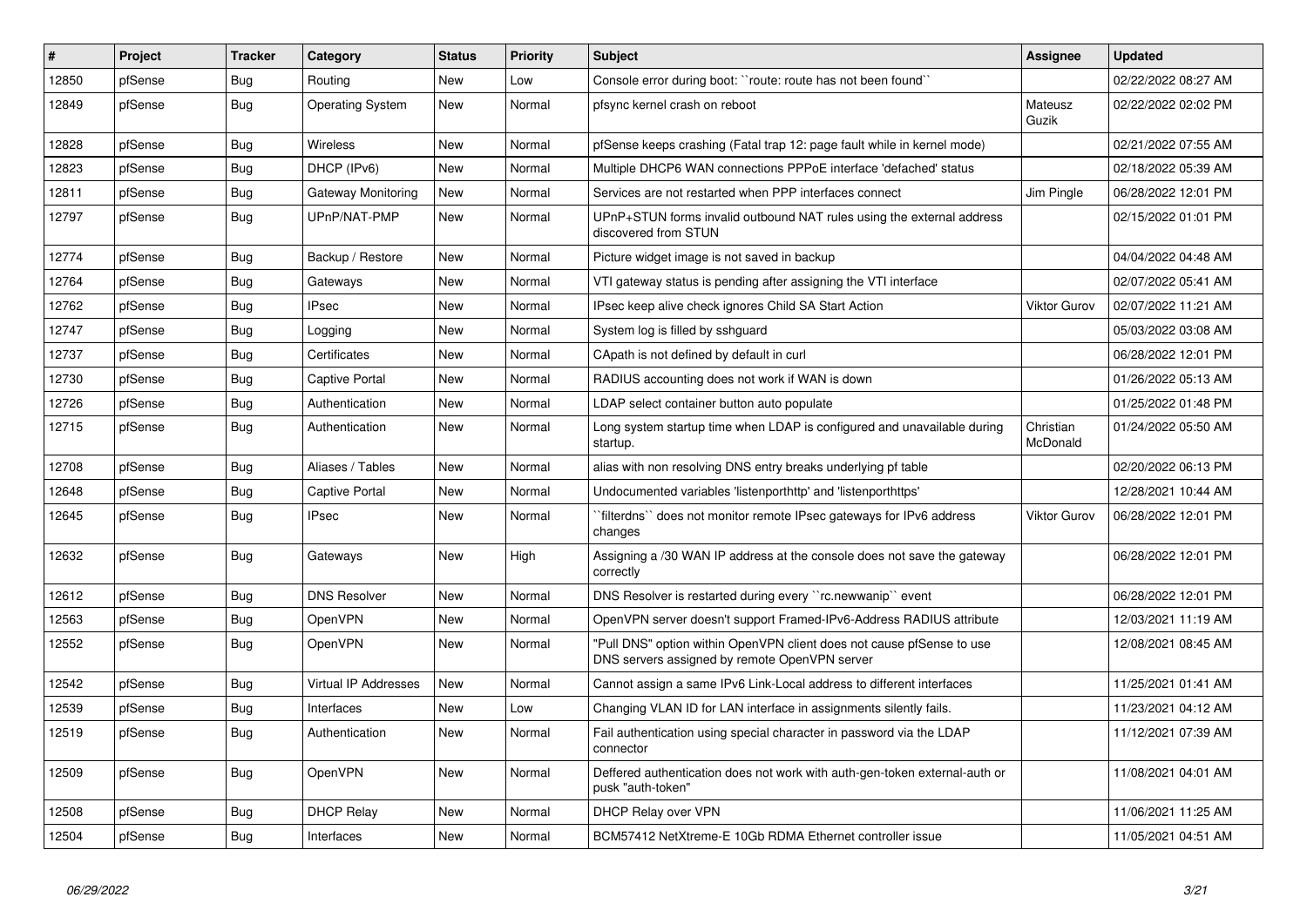| #     | Project | <b>Tracker</b> | Category                 | <b>Status</b> | <b>Priority</b> | <b>Subject</b>                                                                                                                   | Assignee         | <b>Updated</b>      |
|-------|---------|----------------|--------------------------|---------------|-----------------|----------------------------------------------------------------------------------------------------------------------------------|------------------|---------------------|
| 12483 | pfSense | <b>Bug</b>     | Configuration<br>Backend | New           | Normal          | GUI creates inconsistent config.xml                                                                                              |                  | 10/23/2021 06:48 AM |
| 12467 | pfSense | Bug            | <b>Captive Portal</b>    | New           | Normal          | CP error on client disconnect after reboot                                                                                       |                  | 10/17/2021 05:35 AM |
| 12451 | pfSense | Bug            | Virtual IP Addresses     | New           | Normal          | deleteVIP() does not check RFC2136 Update Source                                                                                 |                  | 10/13/2021 10:06 AM |
| 12436 | pfSense | Bug            | PPPoE Server             | New           | Normal          | Pppoe server config gui does not allow setting of chap authentication, and<br>sets the network start address for allocation to 0 |                  | 10/21/2021 08:15 AM |
| 12421 | pfSense | Bug            | Rules / NAT              | New           | Normal          | IPV6 limiter bug                                                                                                                 |                  | 10/02/2021 08:44 AM |
| 12401 | pfSense | Bug            | <b>Traffic Graphs</b>    | New           | Normal          | Traffic graphs with untagged and tagged VLAN on same interface                                                                   |                  | 09/23/2021 09:18 PM |
| 12393 | pfSense | <b>Bug</b>     | Traffic Shaper (ALTQ)    | New           | Low             | Priority of qOthersLow higher than default queues                                                                                |                  | 09/21/2021 02:48 PM |
| 12357 | pfSense | Bug            | <b>Captive Portal</b>    | New           | Normal          | Captive Portal popup Logout button loads full login page in popup when<br>clicked                                                |                  | 10/27/2021 12:10 PM |
| 12335 | pfSense | Bug            | <b>IPsec</b>             | New           | Normal          | IPsec DNS inefficiency                                                                                                           | Jim Pingle       | 06/28/2022 12:01 PM |
| 12283 | pfSense | Bug            | Authentication           | New           | Normal          | LDAP/RADIUS authentication servers configuration does not allow source IP<br>address to be specified                             |                  | 08/20/2021 01:15 AM |
| 12259 | pfSense | Bug            | <b>Operating System</b>  | New           | Normal          | Intel em NICs Suffering Performance Degradation on FreeBSD12                                                                     |                  | 02/25/2022 09:28 PM |
| 12249 | pfSense | Bug            | Backup / Restore         | New           | Normal          | HAProxy causing failed ACB backups                                                                                               |                  | 11/15/2021 11:58 PM |
| 12122 | pfSense | Bug            | Web Interface            | New           | Normal          | Perform greedy actions asychronously                                                                                             |                  | 07/10/2021 01:10 PM |
| 12095 | pfSense | <b>Bug</b>     | Authentication           | New           | Normal          | Memory leak in pcscd                                                                                                             |                  | 06/01/2022 01:01 PM |
| 12079 | pfSense | Bug            | <b>IGMP Proxy</b>        | New           | Normal          | IGMPProxy: kernel panic, Sleeping thread owns a non-sleepable lock                                                               | Mateusz<br>Guzik | 06/28/2022 12:01 PM |
| 12070 | pfSense | Bug            | DHCP (IPv4)              | New           | Low             | <b>VLANO for WAN DHCP</b>                                                                                                        |                  | 12/23/2021 04:31 PM |
| 12067 | pfSense | Bug            | DHCP (IPv4)              | New           | Very Low        | <b>DHCP Monitoring Statistics Error</b>                                                                                          |                  | 06/21/2021 08:39 AM |
| 12056 | pfSense | Bug            | Logging                  | New           | Normal          | Filterlog says "Unknown Option %u"                                                                                               |                  | 06/18/2021 05:51 AM |
| 12013 | pfSense | <b>Bug</b>     | Logging                  | New           | Low             | Reading log data is inefficient in certain cases                                                                                 |                  | 06/08/2021 07:35 AM |
| 11953 | pfSense | <b>Bug</b>     | <b>IGMP Proxy</b>        | New           | Normal          | XG-1541 crashes when igmpproxy is enabled and network interfaces status<br>change                                                |                  | 05/24/2021 04:55 PM |
| 11925 | pfSense | Bug            | OpenVPN                  | New           | Normal          | Calling-Station-Id always set to WAN IP                                                                                          |                  | 05/14/2021 09:27 AM |
| 11872 | pfSense | <b>Bug</b>     | Interfaces               | New           | Normal          | gif interfaces reporting incorrect traffic counters                                                                              |                  | 12/30/2021 04:00 AM |
| 11786 | pfSense | Bug            | Services                 | New           | Normal          | SSH incomplete setup and startup fail while recovering XML backup in a<br>fresh install of pfSense 2.5.0                         |                  | 04/17/2021 01:36 PM |
| 11778 | pfSense | <b>Bug</b>     | OpenVPN                  | New           | Normal          | OpenVPN uses 100% CPU after experiencing packet loss                                                                             |                  | 02/28/2022 07:38 AM |
| 11761 | pfSense | <b>Bug</b>     | L2TP                     | New           | Normal          | L2TP/IPsec VPN : PPP LCP negotiation occurs before user authentication                                                           |                  | 03/31/2021 04:52 AM |
| 11759 | pfSense | <b>Bug</b>     | Dashboard                | New           | Normal          | Traffic graphs on dashboard double upload on pppoe links                                                                         |                  | 12/30/2021 04:00 AM |
| 11731 | pfSense | Bug            | Hardware / Drivers       | New           | Normal          | Missing support for Realtek USB NICs                                                                                             |                  | 03/30/2021 04:32 AM |
| 11730 | pfSense | Bug            | Web Interface            | New           | Normal          | Improve visibility of option selections in dark themes                                                                           |                  | 03/25/2021 09:38 PM |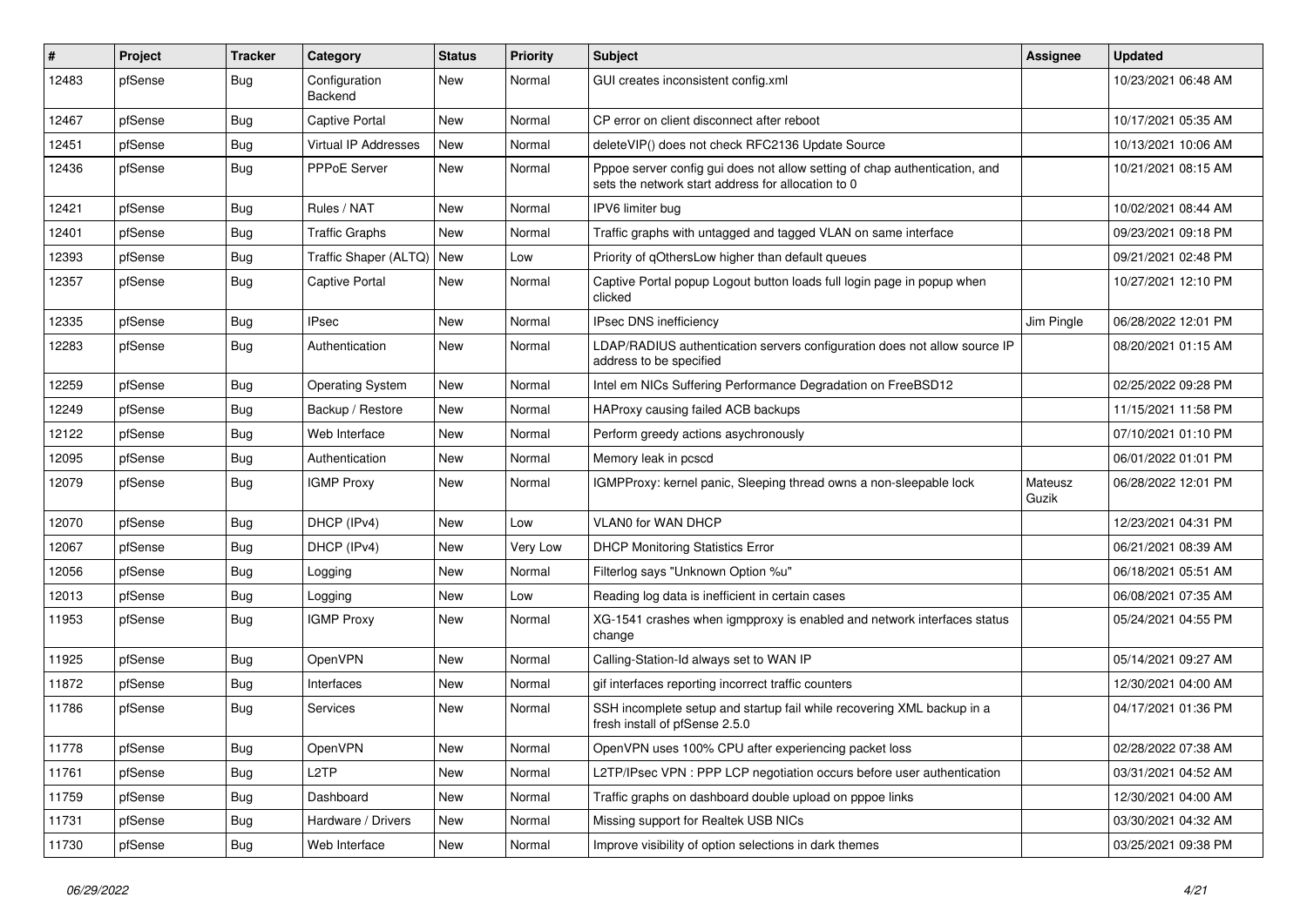| #     | Project | Tracker    | Category                | <b>Status</b> | <b>Priority</b> | <b>Subject</b>                                                                                                                                                                                  | <b>Assignee</b>     | <b>Updated</b>      |
|-------|---------|------------|-------------------------|---------------|-----------------|-------------------------------------------------------------------------------------------------------------------------------------------------------------------------------------------------|---------------------|---------------------|
| 11724 | pfSense | Bug        | Package System          | New           | Normal          | Packages unexpectedly removed when changing update branches                                                                                                                                     |                     | 03/29/2021 08:09 AM |
| 11717 | pfSense | Bug        | Rules / NAT             | <b>New</b>    | Normal          | Incorrect port forwarding rules if Destination port alias is not equal to<br>Redirect target port alias                                                                                         |                     | 03/22/2021 06:06 AM |
| 11715 | pfSense | <b>Bug</b> | OpenVPN                 | New           | Normal          | OpenVPN MTU                                                                                                                                                                                     |                     | 03/22/2021 01:35 AM |
| 11666 | pfSense | Bug        | Logging                 | <b>New</b>    | Normal          | GUI Firewall log search not parsing filter.log beyond hard coded limit                                                                                                                          |                     | 03/12/2021 11:38 AM |
| 11657 | pfSense | <b>Bug</b> | Interfaces              | New           | Normal          | netmap_ring_reinit error                                                                                                                                                                        |                     | 03/18/2021 10:32 PM |
| 11641 | pfSense | Bug        | Interfaces              | New           | Normal          | On xn based interfaces without the VLANMTU flag the first VLAN tag defined<br>does not follow the parent interface MTU settings. All subsequent VLAN tags<br>follow the parent interface's MTU. |                     | 03/09/2021 06:42 PM |
| 11619 | pfSense | Bug        | Upgrade                 | <b>New</b>    | Normal          | Unable to upgrade 2.4.4-p3 to 2.5/21.02-p1                                                                                                                                                      |                     | 08/15/2021 10:00 AM |
| 11566 | pfSense | <b>Bug</b> | Web Interface           | New           | Low             | Firewall Maximum Table Entries "default size" is whatever is entered                                                                                                                            |                     | 02/27/2021 10:01 AM |
| 11556 | pfSense | <b>Bug</b> | Rules / NAT             | New           | Normal          | Kill all states associated with a NAT address                                                                                                                                                   |                     | 03/19/2021 10:29 AM |
| 11548 | pfSense | Bug        | Rules / NAT             | New           | Normal          | "rule expands to no valid combination" error from port forward automatic rule<br>mixing IPv4 and IPv6 elements                                                                                  |                     | 02/27/2021 03:18 PM |
| 11541 | pfSense | Bug        | OpenVPN                 | New           | Normal          | OpenVPN status does not work properly when set to TCP and Concurrent<br>Connections $= 1$                                                                                                       |                     | 03/02/2021 02:27 PM |
| 11503 | pfSense | <b>Bug</b> | OpenVPN                 | New           | Normal          | Using multiple authentication backends on an OpenVPN server fails                                                                                                                               |                     | 02/23/2021 12:23 PM |
| 11473 | pfSense | Bug        | Web Interface           | New           | Normal          | System Activity shows invalid data on SG-3100                                                                                                                                                   |                     | 02/19/2021 08:12 PM |
| 11430 | pfSense | Bug        | Interfaces              | New           | Normal          | PHP console spam after Assigning Interfaces                                                                                                                                                     |                     | 10/09/2021 10:37 AM |
| 11429 | pfSense | <b>Bug</b> | Web Interface           | New           | Normal          | System Log / Settings form activates "Reset Log Files" button on enter                                                                                                                          |                     | 10/28/2021 01:35 PM |
| 11418 | pfSense | Bug        | <b>IPsec</b>            | New           | Very Low        | 'NAT-T: Force' is broken for IPv6 IPsec                                                                                                                                                         |                     | 02/16/2021 08:25 AM |
| 11412 | pfSense | <b>Bug</b> | Interfaces              | New           | Normal          | LLDPD Package Doesn't Work with Switchports                                                                                                                                                     |                     | 02/12/2021 08:12 PM |
| 11363 | pfSense | Bug        | Installer               | New           | Normal          | Clean Install 2.5.0 fails due to hardware incompability                                                                                                                                         |                     | 02/04/2021 11:06 AM |
| 11352 | pfSense | Bug        | FreeBSD                 | New           | Low             | CTF types > 2^15 in the pfSense kernel config results in DTrace failing                                                                                                                         | Scott Long          | 03/17/2021 02:52 AM |
| 11335 | pfSense | Bug        | Interfaces              | New           | Normal          | Spoofing the MAC on a LAGG interface does not work for some NIC types.                                                                                                                          |                     | 01/29/2021 09:10 AM |
| 11296 | pfSense | Bug        | Routing                 | New           | Normal          | Static route targets may still reachable via default route when the gateway<br>they should route through is down                                                                                | <b>Viktor Gurov</b> | 06/28/2022 12:01 PM |
| 11268 | pfSense | Bug        | Web Interface           | <b>New</b>    | Normal          | Cookie named 'id' prevents Edit form fields being set properly                                                                                                                                  |                     | 09/03/2021 06:16 AM |
| 11232 | pfSense | Bug        | <b>Operating System</b> | <b>New</b>    | Normal          | Fix pfSense_fsync                                                                                                                                                                               |                     | 01/08/2021 08:53 AM |
| 11203 | pfSense | Bug        | Certificates            | New           | Normal          | certificate manager very slow                                                                                                                                                                   |                     | 12/31/2020 11:57 AM |
| 11184 | pfSense | <b>Bug</b> | FreeBSD                 | New           | Normal          | PF: State policy cannot be configurable                                                                                                                                                         |                     | 02/09/2021 02:43 AM |
| 11177 | pfSense | <b>Bug</b> | Dynamic DNS             | New           | Normal          | DDNSv6 not using Check IP Services                                                                                                                                                              |                     | 12/21/2020 05:02 AM |
| 11149 | pfSense | <b>Bug</b> | <b>DHCP Relay</b>       | New           | Normal          | DHCP relay won't start with DHCP server behind gateway                                                                                                                                          |                     | 03/22/2021 05:13 AM |
| 11147 | pfSense | <b>Bug</b> | <b>Dynamic DNS</b>      | New           | Normal          | Domeneshop DynDNS IPv4 and IPv6                                                                                                                                                                 |                     | 12/09/2020 11:47 PM |
| 11110 | pfSense | Bug        | Backup / Restore        | New           | Normal          | Backup file should be checked before restoring a specific area                                                                                                                                  |                     | 12/05/2020 02:50 PM |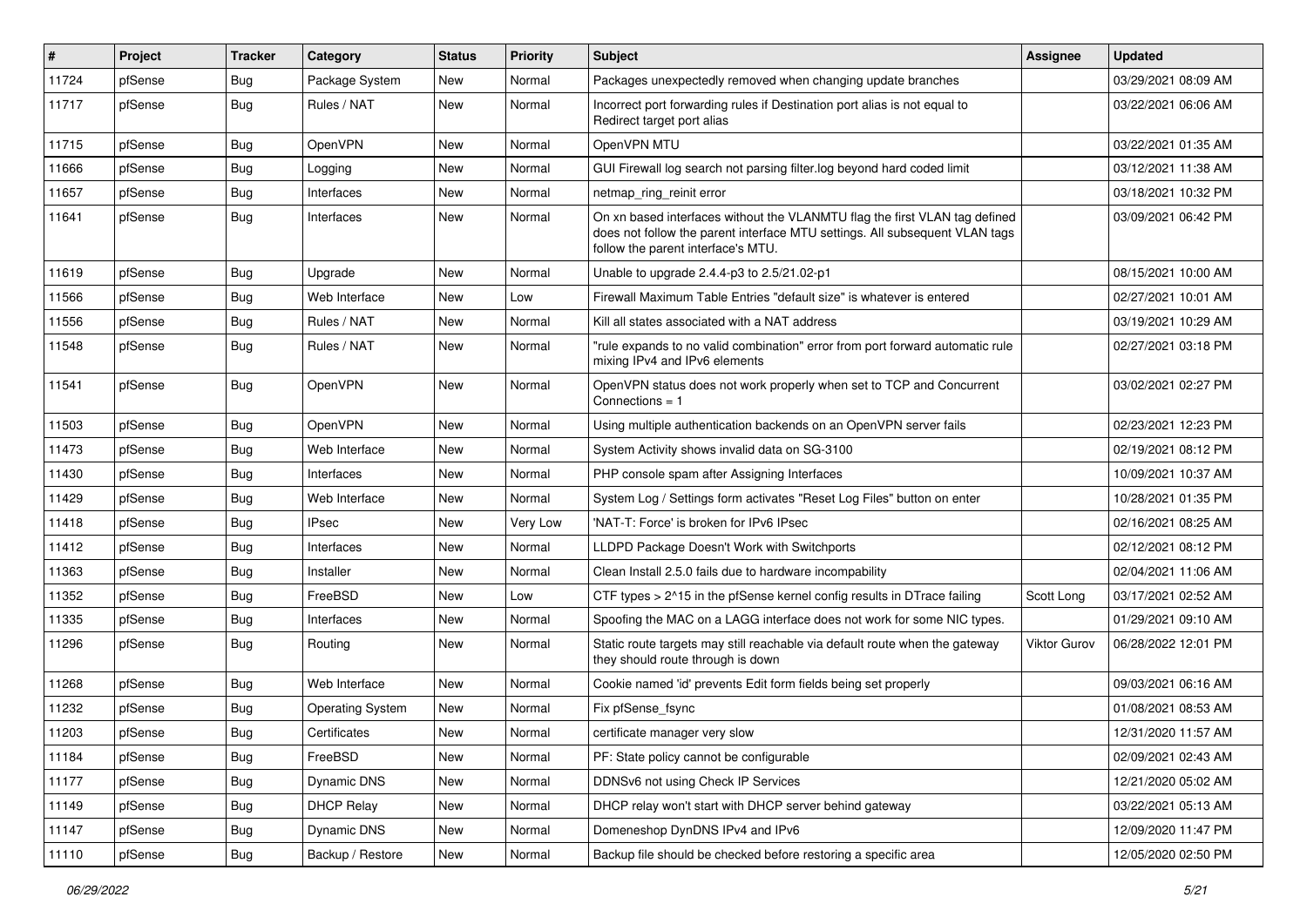| $\vert$ # | Project | <b>Tracker</b> | Category                        | <b>Status</b> | Priority | <b>Subject</b>                                                                                                  | Assignee             | <b>Updated</b>      |
|-----------|---------|----------------|---------------------------------|---------------|----------|-----------------------------------------------------------------------------------------------------------------|----------------------|---------------------|
| 11093     | pfSense | Bug            | Wireless                        | <b>New</b>    | Low      | ral(4) driver non-functional in arm64                                                                           |                      | 11/21/2020 10:45 AM |
| 11091     | pfSense | Bug            | Interfaces                      | New           | Normal   | Interfaces set as disabled in the configuration have an UP status in the<br>operating system at boot            | <b>Viktor Gurov</b>  | 06/28/2022 12:01 PM |
| 10980     | pfSense | <b>Bug</b>     | <b>Operating System</b>         | <b>New</b>    | Normal   | rc.local is executed at login by rc.initial, and not at boot time.                                              |                      | 10/19/2020 09:39 AM |
| 10952     | pfSense | Bug            | Rules / NAT                     | <b>New</b>    | Low      | Inconsistency in Subnet Defaults Between Firewall Rules and Interface<br><b>Address Assignments</b>             |                      | 10/09/2020 12:50 PM |
| 10892     | pfSense | Bug            | Rules / NAT                     | <b>New</b>    | Low      | Large number of VLAN/LANs make floating rules are to read                                                       | <b>Jared Dillard</b> | 02/01/2021 03:29 PM |
| 10875     | pfSense | Bug            | Gateways                        | New           | Normal   | PPP periodic reset does not fully restore gateway group round-robin<br>functionality                            | Luiz Souza           | 11/05/2020 07:44 AM |
| 10833     | pfSense | <b>Bug</b>     | Configuration<br><b>Backend</b> | <b>New</b>    | Normal   | unbound exits on configuration error when link status flaps on LAN interface                                    |                      | 08/13/2020 11:53 PM |
| 10822     | pfSense | Bug            | DHCP (IPv6)                     | New           | Normal   | Deprecated IPv6 prefix won't be announced as deprecated to clients                                              |                      | 08/10/2020 09:23 AM |
| 10765     | pfSense | <b>Bug</b>     | Authentication                  | <b>New</b>    | Normal   | Ampersands in Idap_extended_query are escaped twice                                                             |                      | 09/02/2020 07:55 AM |
| 10729     | pfSense | Bug            | Package System                  | New           | Normal   | Certificate verification failed for pkg freebsd org                                                             |                      | 07/05/2020 01:12 AM |
| 10726     | pfSense | <b>Bug</b>     | Rules / NAT                     | New           | Normal   | Sticky-connections option is bugged - sticky-address cannot be redefined                                        |                      | 11/12/2020 10:12 AM |
| 10715     | pfSense | <b>Bug</b>     | <b>DHCP Relay</b>               | New           | Normal   | DHCPv6 relay always uses the "first" IPv6 address of an interface                                               |                      | 06/29/2020 05:01 AM |
| 10714     | pfSense | <b>Bug</b>     | DHCP (IPv6)                     | New           | Normal   | radyd only gives out the prefix of the "first" IPv6 address of an interface                                     |                      | 10/06/2020 01:03 PM |
| 10712     | pfSense | Bug            | Rules / NAT                     | <b>New</b>    | Normal   | "default allow LAN IPv6 to any" rule does not work right after boot when<br>using IPv6 PD                       |                      | 06/30/2020 12:17 AM |
| 10708     | pfSense | <b>Bug</b>     | Upgrade                         | New           | Normal   | ZFS bootpool boot symlink issue                                                                                 | Luiz Souza           | 03/08/2021 07:03 AM |
| 10701     | pfSense | <b>Bug</b>     | Web Interface                   | <b>New</b>    | Very Low | Firewall Log too wide with Rule Description Column                                                              |                      | 06/25/2020 07:36 AM |
| 10690     | pfSense | Bug            | Installer                       | <b>New</b>    | Low      | Not possible to make UFS install on ZFS formatted drive                                                         |                      | 04/21/2022 12:39 PM |
| 10671     | pfSense | Bug            | <b>Operating System</b>         | New           | Normal   | pfsense 2.4.5 1 does not boot on Gen2 2012R2 HyperV VM                                                          |                      | 05/09/2021 06:39 AM |
| 10624     | pfSense | Bug            | <b>DNS Resolver</b>             | New           | Normal   | Unbound configuration memory leak with python module + register DHCP<br>leases active                           |                      | 02/26/2021 10:27 AM |
| 10584     | pfSense | Bug            | Hardware / Drivers              | New           | Normal   | SG-3100 with M.2: shutdown instead of reboot                                                                    |                      | 07/21/2020 03:08 AM |
| 10544     | pfSense | Bug            | User Manager /<br>Privileges    | New           | Normal   | It's not possible to add a user to group operator using the gui                                                 |                      | 04/21/2022 12:39 PM |
| 10530     | pfSense | <b>Bug</b>     | Upgrade                         | New           | Normal   | Convert config version to be based on product version                                                           |                      | 04/21/2022 12:39 PM |
| 10513     | pfSense | Bug            | Rules / NAT                     | New           | Normal   | State issues with policy routing and HA failover                                                                |                      | 04/21/2022 12:39 PM |
| 10493     | pfSense | <b>Bug</b>     | <b>IPsec</b>                    | New           | Normal   | filter get vpns list() issues                                                                                   |                      | 05/06/2020 01:07 AM |
| 10352     | pfSense | Bug            | Authentication                  | New           | Very Low | RADIUS authentication fails with MSCHAPv1 or MSCHAPv2 when<br>passwords contain international characters        |                      | 06/20/2022 04:04 PM |
| 10342     | pfSense | <b>Bug</b>     | <b>DNS Resolver</b>             | <b>New</b>    | Normal   | Unbound domain overrides stop resolving periodically. They only resume<br>after the service has been restarted. |                      | 03/13/2020 10:35 AM |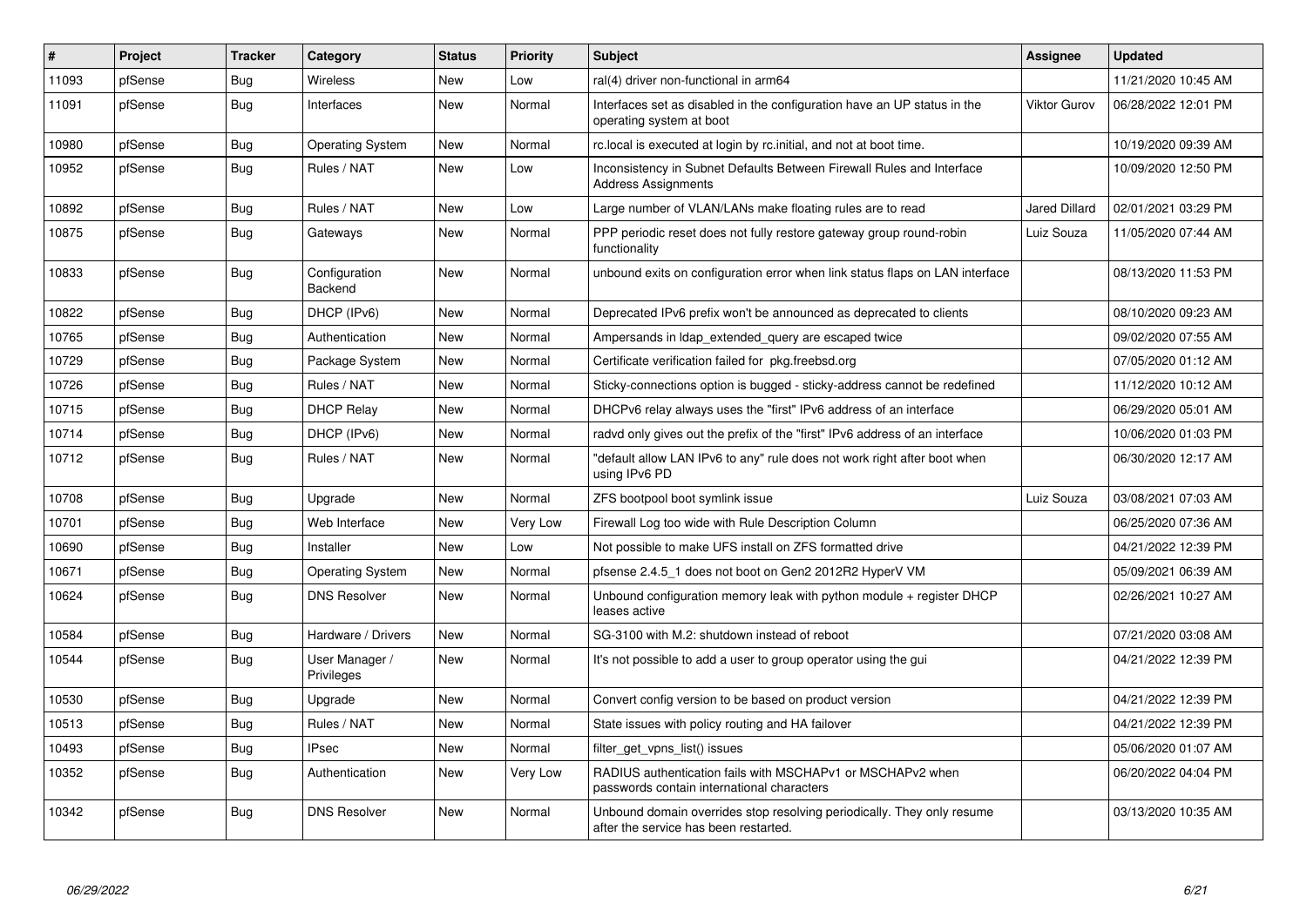| $\pmb{\#}$ | Project | <b>Tracker</b> | Category                     | <b>Status</b> | <b>Priority</b> | <b>Subject</b>                                                                                                       | <b>Assignee</b> | <b>Updated</b>      |
|------------|---------|----------------|------------------------------|---------------|-----------------|----------------------------------------------------------------------------------------------------------------------|-----------------|---------------------|
| 10325      | pfSense | Bug            | <b>Notifications</b>         | New           | Normal          | System/Advanced/Notifications/E-Mail - SMTP Notification E-Mail auth<br>password Unexpected Bahaviour                |                 | 10/30/2020 08:17 AM |
| 10311      | pfSense | Bug            | OpenVPN                      | <b>New</b>    | Normal          | Too low net.link.ifqmaxlen causes packet drop under load when using<br>OpenVPN inside bridge interface under load    |                 | 08/10/2021 03:10 AM |
| 10310      | pfSense | Bug            | Upgrade                      | <b>New</b>    | Normal          | Systems with low RAM and several packages may temporarily fail to load<br>large tables after an upgrade              |                 | 03/03/2020 07:55 AM |
| 10277      | pfSense | Bug            | Web Interface                | New           | Normal          | Sorting the log entries does not use year value                                                                      |                 | 02/24/2020 07:46 AM |
| 10271      | pfSense | <b>Bug</b>     | Web Interface                | New           | Normal          | Large number of VLAN/LANs make "Interfaces" menu hard to access                                                      |                 | 02/20/2020 04:46 AM |
| 10150      | pfSense | Bug            | <b>IGMP Proxy</b>            | New           | Normal          | IGMP Proxy does not scale to hundreds of streams                                                                     |                 | 01/03/2020 02:56 AM |
| 10143      | pfSense | Bug            | <b>DNS Resolver</b>          | New           | Normal          | System hostname DNS entry is assigned to the wrong IP on multi-wan<br>setups                                         |                 | 12/31/2019 02:33 PM |
| 10000      | pfSense | Bug            | Dynamic DNS                  | <b>New</b>    | Normal          | Azure Dynamic DNS A and AAAA Records for Apex Zone                                                                   |                 | 03/31/2020 09:03 AM |
| 9889       | pfSense | Bug            | Certificates                 | <b>New</b>    | Very Low        | CRL check for Intermediate CA CRLs fails                                                                             | Jim Pingle      | 11/08/2019 11:03 AM |
| 9887       | pfSense | Bug            | Rules / NAT                  | New           | Low             | Rule separator positions change when deleting multiple rules                                                         |                 | 06/28/2022 12:01 PM |
| 9837       | pfSense | Bug            | Interfaces                   | New           | Very Low        | ipv6 is not completely disabled on the interfaces                                                                    |                 | 10/24/2019 01:16 AM |
| 9805       | pfSense | Bug            | Dynamic DNS                  | New           | Normal          | dynDNS cloudflare multiple entries                                                                                   |                 | 10/02/2019 04:51 PM |
| 9755       | pfSense | Bug            | Package System               | New           | Very Low        | package description wrong link<br>https://www.freshports.org/security/openvpn-client-export                          |                 | 09/13/2019 07:22 AM |
| 9737       | pfSense | Bug            | <b>Traffic Graphs</b>        | <b>New</b>    | Normal          | traffic-graphs is shows incorrect units inside the chart                                                             |                 | 09/09/2019 06:35 AM |
| 9698       | pfSense | Bug            | <b>RRD Graphs</b>            | New           | Normal          | Monitoring graphs do not retain state after auto-refresh                                                             |                 | 08/26/2019 02:09 AM |
| 9690       | pfSense | Bug            | Interfaces                   | <b>New</b>    | Normal          | Ethernet flow control should be disabled by default                                                                  |                 | 08/19/2019 06:45 PM |
| 9677       | pfSense | <b>Bug</b>     | Dashboard                    | New           | Normal          | Dashboard hangs when widget needs data from a remote host which is<br>down                                           |                 | 08/13/2019 09:15 AM |
| 9664       | pfSense | Bug            | <b>Dynamic DNS</b>           | <b>New</b>    | Normal          | DynDNS and Dual-wan problem with CloudFlare (works with No-Ip)                                                       |                 | 08/03/2019 10:00 AM |
| 9654       | pfSense | Bug            | <b>DNS Resolver</b>          | <b>New</b>    | Normal          | After reboot, the DNS resolver must be restarted before it will advertise the<br>ipv6 DNS address of the router.     |                 | 11/20/2020 03:12 AM |
| 9650       | pfSense | Bug            | Gateways                     | New           | Normal          | IPv6 connection drops (ir-)regular on Kabelvodafone (German cable ISP)                                               |                 | 07/27/2019 07:14 AM |
| 9626       | pfSense | Bug            | Web Interface                | New           | Normal          | When deny write permission is assigned to a user, there is no error feedback<br>if the user tries to write something |                 | 06/25/2022 05:41 PM |
| 9585       | pfSense | Bug            | Interfaces                   | New           | Normal          | 6RD: Unable to reach hosts on within same 6rd-domain                                                                 |                 | 08/14/2019 02:39 PM |
| 9566       | pfSense | Bug            | <b>Traffic Graphs</b>        | New           | Normal          | Traffic graph displays traffic incorrectly                                                                           |                 | 11/18/2019 07:54 AM |
| 9504       | pfSense | <b>Bug</b>     | Dynamic DNS                  | New           | Normal          | Multiple Dynamic DNS update notifications for the same interface, not<br>differentiated by the hostname              |                 | 05/07/2019 07:46 AM |
| 9485       | pfSense | <b>Bug</b>     | User Manager /<br>Privileges | New           | Normal          | password match error on system_usermanager causes Group membership<br>to be reset.                                   |                 | 04/26/2019 08:52 AM |
| 9453       | pfSense | <b>Bug</b>     | <b>LAGG Interfaces</b>       | New           | Normal          | VLAN Interfaces on LAGG get orphaned at boot                                                                         |                 | 08/21/2019 11:16 AM |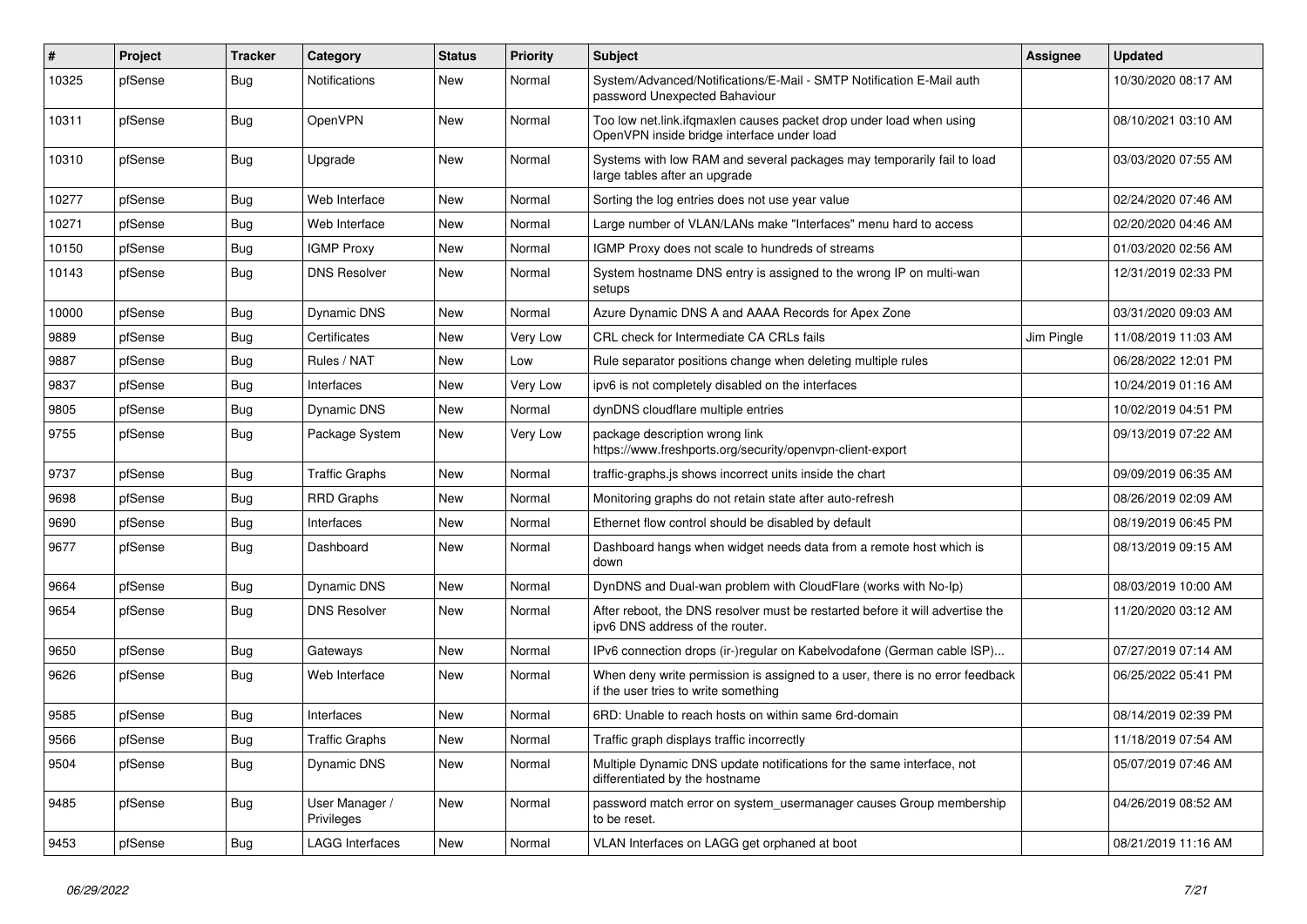| $\vert$ # | Project | <b>Tracker</b> | Category                                 | <b>Status</b> | <b>Priority</b> | <b>Subject</b>                                                                                                               | Assignee   | <b>Updated</b>      |
|-----------|---------|----------------|------------------------------------------|---------------|-----------------|------------------------------------------------------------------------------------------------------------------------------|------------|---------------------|
| 9353      | pfSense | Bug            | Dashboard                                | New           | Low             | PHPSession errors from limited access to dashboard and widgets                                                               |            | 10/06/2020 09:31 AM |
| 9344      | pfSense | Bug            | Translations                             | New           | Normal          | OpenVPN click NCP Algorithms will always go to DH Parameters website(in<br>Chinese-Taiwan)                                   |            | 10/21/2021 03:48 AM |
| 9343      | pfSense | Bug            | DHCP (IPv4)                              | <b>New</b>    | Normal          | diag_arp.php times out with large DHCPD leases table                                                                         |            | 08/14/2019 01:19 PM |
| 9338      | pfSense | Bug            | <b>IGMP Proxy</b>                        | New           | Normal          | igmpproxy ignoring downstream vlan interface                                                                                 |            | 02/22/2019 03:48 AM |
| 9295      | pfSense | Bug            | <b>PPPoE Server</b>                      | New           | Very High       | IPv6 PD does not work with PPPOE (Server & Client)                                                                           |            | 05/15/2022 10:53 AM |
| 9241      | pfSense | Bug            | Interfaces                               | New           | Normal          | Ethernet link cycles up/down if "auto-negotiate" is explicitly selected in<br>interface configuration                        |            | 12/31/2018 08:36 PM |
| 9192      | pfSense | Bug            | PPP Interfaces                           | New           | Normal          | PPPoE daemon selects wrong interface                                                                                         |            | 08/20/2019 10:05 AM |
| 9183      | pfSense | Bug            | LAGG Interfaces                          | New           | Very Low        | OpenVPN Lagg Interface not working after restart or new start                                                                |            | 08/21/2019 11:17 AM |
| 9179      | pfSense | Bug            | <b>NAT Reflection</b>                    | New           | Normal          | NAT reflection fix implemented for #8604 is causing WebUI and XMLRPC to<br>fail on slave                                     |            | 03/27/2020 08:01 PM |
| 9167      | pfSense | <b>Bug</b>     | Rules / NAT                              | New           | Normal          | Some Important ICMPv6 Traffic Not Allowed by Default Rules                                                                   |            | 08/14/2019 01:00 PM |
| 9149      | pfSense | Bug            | Package System                           | New           | Low             | Continued issues with /tmp and /var in RAM on 2.4                                                                            |            | 11/24/2018 11:56 AM |
| 9140      | pfSense | Bug            | Logging                                  | New           | Very Low        | Unexpected rule can be displayed when looking up filter log entry with<br>multiple matching rules                            |            | 08/19/2019 02:56 PM |
| 9136      | pfSense | Bug            | DHCP (IPv6)                              | New           | High            | IPv6 Tracking Interfaces Lose IPv6 Address in Certain Cases                                                                  |            | 04/21/2022 12:39 PM |
| 9101      | pfSense | <b>Bug</b>     | <b>Traffic Graphs</b>                    | New           | Normal          | Traffic Graphs/Dashboard Slows Downloads Being Performed by the Same<br><b>Firefox Browser</b>                               |            | 08/21/2019 09:18 AM |
| 9087      | pfSense | Bug            | <b>Traffic Graphs</b>                    | <b>New</b>    | Normal          | Traffic Graph Widget Legend Not Updating                                                                                     |            | 08/14/2019 12:38 PM |
| 9037      | pfSense | Bug            | <b>DNS Resolver</b>                      | New           | Normal          | Unbound not logging to syslog after reboot                                                                                   |            | 10/12/2018 05:09 AM |
| 9035      | pfSense | Bug            | Rules / NAT                              | New           | Normal          | Inactive Interfaces are Hidden in Firewall Rules                                                                             |            | 08/14/2019 12:39 PM |
| 8964      | pfSense | Bug            | <b>IPsec</b>                             | New           | High            | IPsec async cryptography advanced setting - TCP traffic not passing<br>through                                               | Luiz Souza | 12/08/2020 12:09 PM |
| 8963      | pfSense | Bug            | <b>Traffic Shaper</b><br>(Limiters)      | New           | Normal          | 2.4.4 Limiters don't work after CARP fail-over                                                                               |            | 12/10/2018 06:40 AM |
| 8846      | pfSense | Bug            | Gateways                                 | New           | Low             | Misleading gateway error message adding/editing static routes using a<br>disabled interface                                  |            | 08/21/2019 11:29 AM |
| 8831      | pfSense | Bug            | IPv6 Router<br>Advertisements<br>(RADVD) | New           | Very High       | Radvd causes latency spikes                                                                                                  |            | 04/19/2021 04:51 AM |
| 8820      | pfSense | <b>Bug</b>     | Rules / NAT                              | New           | Low             | System/Advanced/Misc - "Do not kill connections when schedule expires"<br>UN-checked still leaves existing connections open. |            | 07/28/2020 10:59 AM |
| 8815      | pfSense | <b>Bug</b>     | Interfaces                               | New           | Normal          | IP addresses are removed from interfaces when link is lost and either IPv4 or Luiz Souza<br>IPv6 is dynamic                  |            | 07/21/2021 07:49 AM |
| 8804      | pfSense | <b>Bug</b>     | <b>PPP</b> Interfaces                    | New           | Normal          | Netgate SG-1000 PPPoE Keepalives not prioritized, internet drops                                                             |            | 08/20/2019 10:06 AM |
| 8770      | pfSense | <b>Bug</b>     | Interfaces                               | New           | Normal          | QinQ interfaces always show as active                                                                                        |            | 02/01/2020 09:47 AM |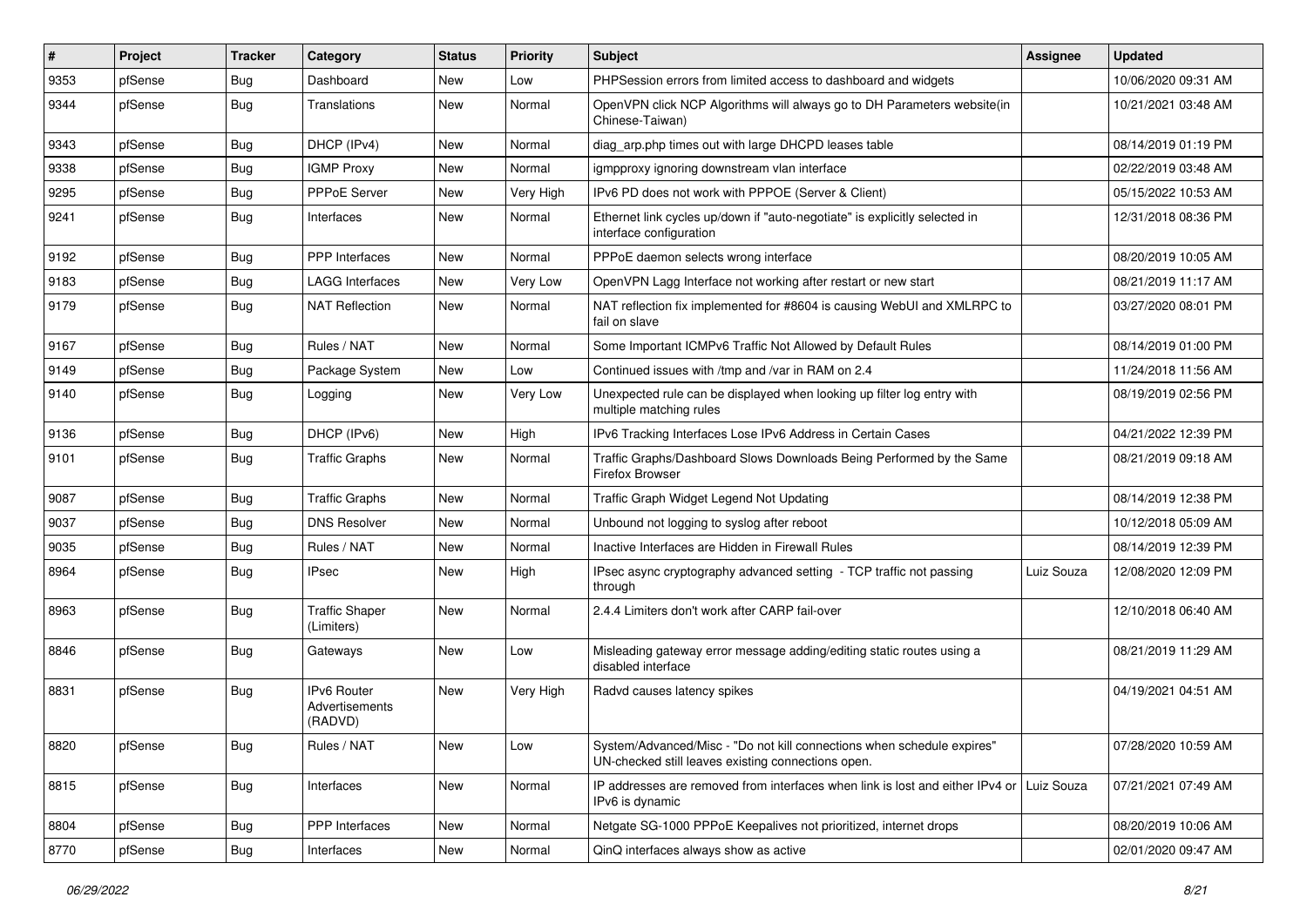| $\vert$ # | Project | <b>Tracker</b> | Category                    | <b>Status</b> | <b>Priority</b> | <b>Subject</b>                                                                                                          | <b>Assignee</b> | <b>Updated</b>      |
|-----------|---------|----------------|-----------------------------|---------------|-----------------|-------------------------------------------------------------------------------------------------------------------------|-----------------|---------------------|
| 8711      | pfSense | Bug            | <b>IGMP Proxy</b>           | New           | Normal          | igmpproxy with PPPoE Interfaces                                                                                         |                 | 07/28/2018 09:21 AM |
| 8686      | pfSense | <b>Bug</b>     | <b>IPsec</b>                | New           | Normal          | IPsec VTI: Assigned interface firewall rules are never parsed                                                           |                 | 02/10/2021 12:15 PM |
| 8614      | pfSense | Bug            | DHCP (IPv4)                 | New           | Normal          | Cannot remove Additional BOOTP/DHCP Options                                                                             |                 | 08/21/2019 09:15 AM |
| 8570      | pfSense | <b>Bug</b>     | <b>XML Parser</b>           | New           | Normal          | Empty (dn)shaper config gets populated with newline                                                                     |                 | 08/20/2019 02:45 PM |
| 8567      | pfSense | Bug            | CARP                        | New           | Normal          | Using IPv6 VIP alias for services may affect CARP IPv6 VIP work                                                         |                 | 06/12/2018 01:26 PM |
| 8566      | pfSense | Bug            | CARP                        | New           | Normal          | Wrong IPv6 source in NS request in case using of IPv6 alias                                                             |                 | 06/12/2018 01:26 PM |
| 8526      | pfSense | Bug            | Interfaces                  | New           | Normal          | DHCP client ignores server replies when 802.1q tagging is used                                                          |                 | 08/14/2019 10:52 AM |
| 8512      | pfSense | <b>Bug</b>     | <b>PPP</b> Interfaces       | New           | Normal          | PPPoE reconnect fails after interface flap                                                                              |                 | 08/20/2019 10:06 AM |
| 8500      | pfSense | Bug            | Dynamic DNS                 | New           | Low             | Incorrect categorization of status/info messages from phpDynDNS                                                         |                 | 08/16/2019 12:50 PM |
| 8464      | pfSense | <b>Bug</b>     | Wireless                    | New           | Very Low        | Wireless USB card does not connect to WiFi automatically after reboot/halt                                              |                 | 06/19/2020 03:44 AM |
| 8435      | pfSense | <b>Bug</b>     | Interfaces                  | New           | Normal          | DHCPv6 unusable in certain circumstances (US AT&T Fiber, etc.)                                                          |                 | 08/14/2019 10:52 AM |
| 8432      | pfSense | <b>Bug</b>     | <b>Dynamic DNS</b>          | New           | Normal          | Dynamic DNS Client gives an error that it can't find IPv6 address when WAN<br>interface is a LAGG                       |                 | 09/17/2020 05:23 AM |
| 8419      | pfSense | Bug            | Web Interface               | New           | Normal          | webgui, when menubar is fixed to the top of the screen, the last items of long<br>menus cannot be seen/used.            |                 | 07/19/2018 03:10 PM |
| 8406      | pfSense | Bug            | Dynamic DNS                 | New           | Normal          | DDNS IPV6 Cloudflare Client does not detect PPOE address                                                                |                 | 03/31/2018 11:56 AM |
| 8401      | pfSense | <b>Bug</b>     | Installer                   | New           | Normal          | Issues related to keys representing alphabetic characters specific to<br>Scandinavian languages and to some other keys. |                 | 03/30/2018 11:06 AM |
| 8380      | pfSense | <b>Bug</b>     | OpenVPN                     | New           | Normal          | OpenVPN RADIUS password length is not constant                                                                          | Jim Pingle      | 07/17/2020 11:46 AM |
| 8343      | pfSense | Bug            | Gateways                    | New           | Normal          | Gateway Routes (Default Routes) not removed in Kernel when removed from<br>GUI                                          |                 | 05/14/2020 01:22 AM |
| 8335      | pfSense | Bug            | LAGG Interfaces             | New           | Normal          | System hang with LACP downlink to UniFi switch                                                                          |                 | 08/21/2019 11:18 AM |
| 8325      | pfSense | <b>Bug</b>     | UPnP/NAT-PMP                | New           | Normal          | UPnP not available for pppoe-Clients                                                                                    |                 | 11/15/2020 10:33 AM |
| 8324      | pfSense | Bug            | Hardware / Drivers          | New           | Normal          | bxe cards require promisc for OSPF                                                                                      | Luiz Souza      | 05/25/2020 03:19 PM |
| 8313      | pfSense | <b>Bug</b>     | Notifications               | New           | Normal          | STARTTLS auto detection not working                                                                                     |                 | 04/21/2022 12:39 PM |
| 8285      | pfSense | <b>Bug</b>     | Web Interface               | New           | Normal          | Actions on stale data may result in catastrophic results                                                                |                 | 01/16/2018 08:08 PM |
| 8263      | pfSense | <b>Bug</b>     | Traffic Shaper (ALTQ)   New |               | Normal          | Cannot create a nonlinear `Link Share` service curve because of: "the sum<br>of the child bandwidth higher than parent" |                 | 11/05/2020 07:31 AM |
| 8233      | pfSense | <b>Bug</b>     | <b>NAT Reflection</b>       | New           | Very Low        | NAT reflection back to originating host broken when using FQDN-based IP<br>aliases                                      |                 | 08/21/2019 10:53 AM |
| 8207      | pfSense | Bug            | <b>Operating System</b>     | New           | Normal          | 2.4 cannot boot as a Xen VM with more than 7 NICs                                                                       |                 | 06/25/2022 05:42 PM |
| 8192      | pfSense | <b>Bug</b>     | Gateway Monitoring          | New           | Low             | dpinger - Change in ISP link-local IPv6 address drops connectivity                                                      | Luiz Souza      | 11/05/2020 07:31 AM |
| 8177      | pfSense | Bug            | Package System              | New           | Normal          | /xsl/package.xsl" is referenced in package XML files but not on the firewall                                            |                 | 08/14/2019 09:56 AM |
| 8176      | pfSense | Bug            | Package System              | New           | Normal          | ./schema/packages.dtd -- referenced in *xml, but missing?                                                               |                 | 12/09/2017 06:52 PM |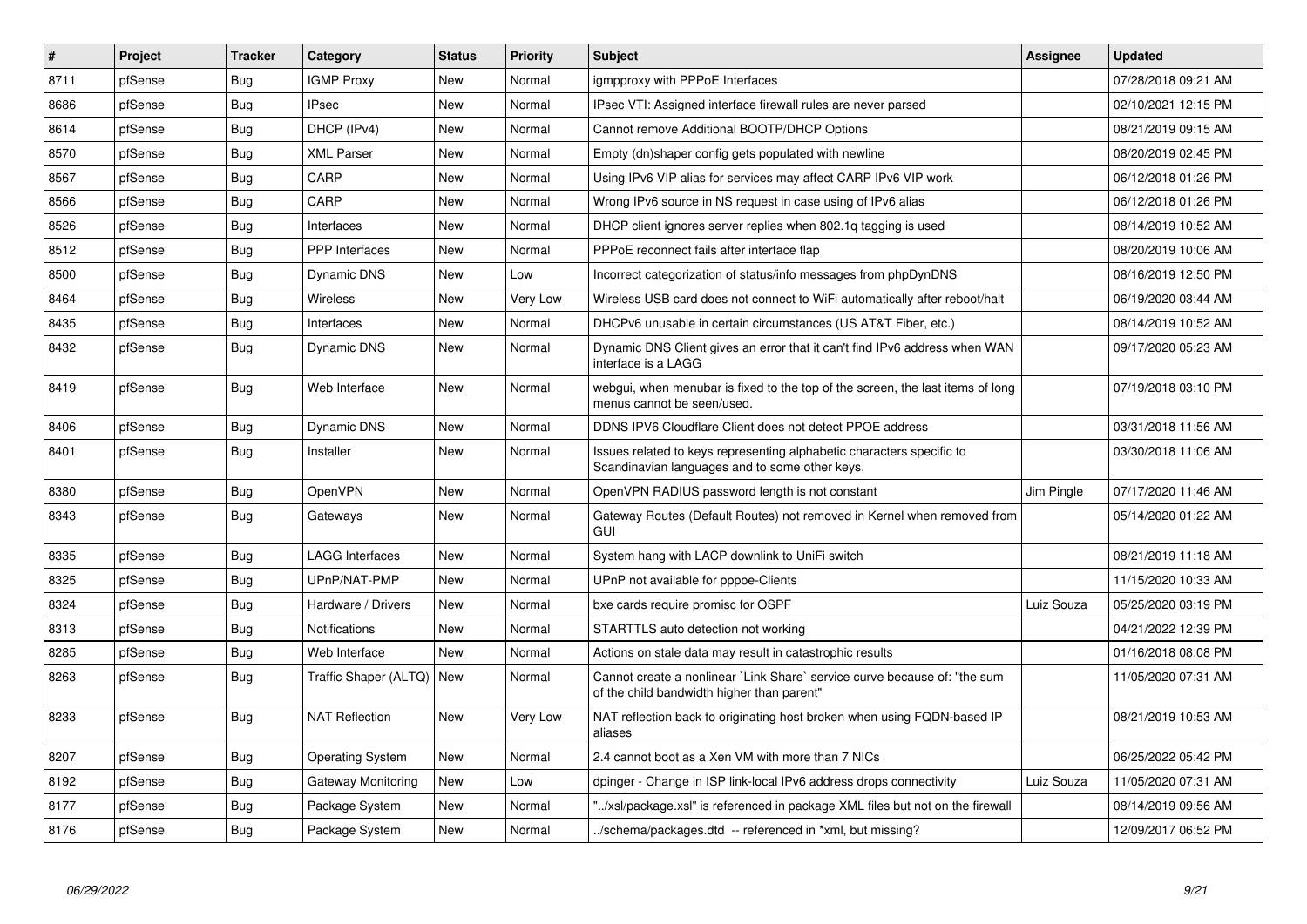| $\vert$ # | Project | <b>Tracker</b> | Category                            | <b>Status</b> | <b>Priority</b> | <b>Subject</b>                                                                                                                                                                | <b>Assignee</b> | <b>Updated</b>      |
|-----------|---------|----------------|-------------------------------------|---------------|-----------------|-------------------------------------------------------------------------------------------------------------------------------------------------------------------------------|-----------------|---------------------|
| 8158      | pfSense | Bug            | Interfaces                          | New           | High            | IPv6 Track Interface issue with more than one WAN-Gateway and a number<br>of internal interfaces at least track interface from one interface does not<br>work on regular base |                 | 12/03/2017 09:00 AM |
| 8157      | pfSense | Bug            | Dashboard                           | New           | Very Low        | Traffic Graph clutter from time to time                                                                                                                                       |                 | 12/03/2017 06:40 AM |
| 8130      | pfSense | Bug            | <b>Traffic Graphs</b>               | New           | Normal          | Status - Monitoring - Area chart displays traffic data differently than Line or<br>Bar charts                                                                                 |                 | 11/26/2017 01:40 PM |
| 8122      | pfSense | Bug            | OpenVPN                             | New           | Normal          | openvpn client is unable to use OTP (temporary) passwords                                                                                                                     |                 | 04/16/2018 09:28 AM |
| 8113      | pfSense | Bug            | Interfaces                          | New           | Normal          | MTU setting on bridge, openvpn clients ignored                                                                                                                                |                 | 12/31/2021 05:55 PM |
| 8100      | pfSense | <b>Bug</b>     | CARP                                | New           | Normal          | pfsync Initially Deletes States on Primary for Connections Established<br>through Secondary                                                                                   | Luiz Souza      | 02/08/2022 12:59 PM |
| 8095      | pfSense | Bug            | Translations                        | New           | Normal          | Unescaped simple quotes break JavaScript features when the French<br>translation is enabled                                                                                   |                 | 08/21/2019 09:06 AM |
| 8089      | pfSense | <b>Bug</b>     | Interfaces                          | New           | High            | VLAN page breaks after config restore to new hardware.                                                                                                                        |                 | 11/21/2017 01:38 PM |
| 8087      | pfSense | Bug            | Authentication                      | New           | Normal          | Provide Calling-Station-ID to RADIUS backed VPN connections                                                                                                                   |                 | 06/06/2020 05:36 AM |
| 8076      | pfSense | <b>Bug</b>     | Backup / Restore                    | New           | Normal          | User can easily apply an unusable interface configuration after restore                                                                                                       |                 | 08/14/2019 10:52 AM |
| 8073      | pfSense | Bug            | <b>IPsec</b>                        | New           | Normal          | Traffic inexplicably not going through IPSEC despite (in theory) matching<br><b>SPs</b>                                                                                       |                 | 11/09/2017 02:51 AM |
| 8072      | pfSense | Bug            | <b>Traffic Shaper</b><br>(Limiters) | New           | Normal          | Limiter / Queue mask issues?                                                                                                                                                  | Ivor Kreso      | 11/08/2017 07:56 PM |
| 8066      | pfSense | <b>Bug</b>     | Routing                             | New           | Normal          | Static routes not applied when they go out a interface using carp                                                                                                             |                 | 11/08/2017 02:04 AM |
| 8050      | pfSense | Bug            | Interfaces                          | New           | High            | Enabling bridge while interfaces have link freezes console                                                                                                                    |                 | 11/03/2017 04:38 PM |
| 8013      | pfSense | Bug            | <b>IPsec</b>                        | New           | Normal          | IPsec MSS clamping value shared for IPv4 and IPv6                                                                                                                             | Luiz Souza      | 10/28/2021 01:37 PM |
| 8004      | pfSense | Bug            | <b>NAT Reflection</b>               | New           | Normal          | Error notice for a deleted NAT that had a RULE or an existing NAT which is<br>claimed to have no NAT port                                                                     |                 | 10/24/2017 06:39 PM |
| 7986      | pfSense | Bug            | <b>Wireless</b>                     | New           | Normal          | WLAN card no longer properly initialized under 2.4.0                                                                                                                          |                 | 06/19/2020 08:08 AM |
| 7977      | pfSense | Bug            | Translations                        | New           | Normal          | English text shown in stead of translated text (Routing - Gateway groups -<br>edit)                                                                                           |                 | 08/21/2019 11:28 AM |
| 7964      | pfSense | Bug            | Multi-WAN                           | New           | Normal          | Restart openvpn on gateway switching                                                                                                                                          |                 | 08/19/2019 12:35 PM |
| 7943      | pfSense | <b>Bug</b>     | Web Interface                       | New           | Normal          | CSS Overflow Fix for Drop Down Menus in webConfigurator                                                                                                                       |                 | 11/21/2020 02:54 PM |
| 7899      | pfSense | Bug            | Traffic Shaper (ALTQ)               | New           | Normal          | a floating 'match' rule on LAN does not put traffic from a broswer on a<br>clientpc into a shaper queue                                                                       |                 | 09/28/2017 09:16 AM |
| 7863      | pfSense | <b>Bug</b>     | User Manager /<br>Privileges        | New           | Normal          | The "WebCfg - All pages" permission inclueds the "User - System: Shell<br>account access" even though that is not a WebCofg page.                                             |                 | 09/16/2017 05:13 AM |
| 7857      | pfSense | <b>Bug</b>     | Dashboard                           | New           | Very Low        | Interfaces Widget U/I fails to wrap IPV6 addresses when the string is too<br>wide for the widget                                                                              |                 | 08/13/2019 09:15 AM |
| 7848      | pfSense | Bug            | Diagnostics                         | New           | Low             | NDP Table Sort by Expiration Error                                                                                                                                            |                 | 08/26/2019 02:56 PM |
| 7821      | pfSense | <b>Bug</b>     | DHCP (IPv6)                         | New           | Normal          | GIF does not support broadcast                                                                                                                                                |                 | 08/29/2017 10:50 AM |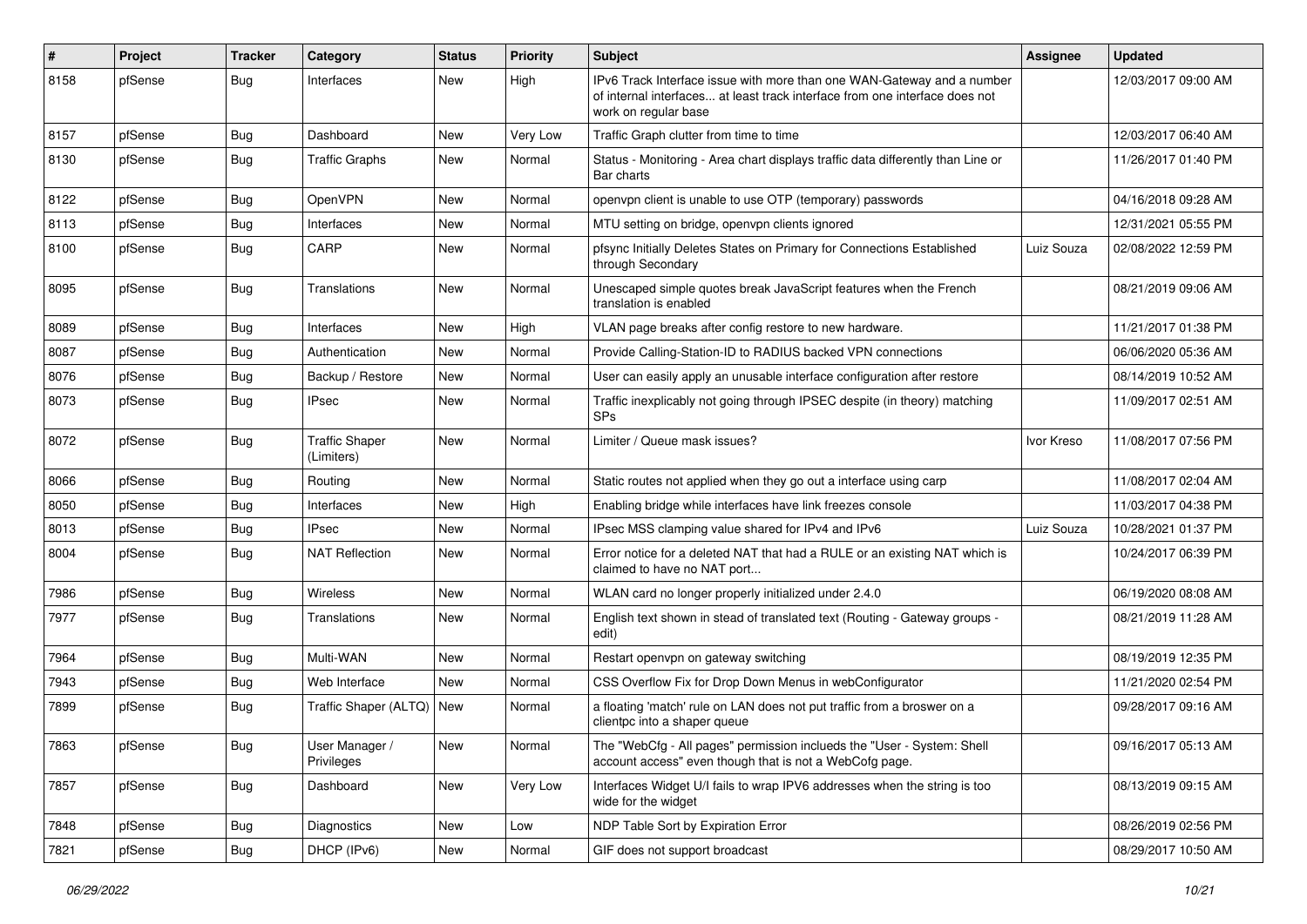| $\vert$ # | Project | <b>Tracker</b> | Category                                 | <b>Status</b> | <b>Priority</b> | <b>Subject</b>                                                                                                                | <b>Assignee</b> | <b>Updated</b>      |
|-----------|---------|----------------|------------------------------------------|---------------|-----------------|-------------------------------------------------------------------------------------------------------------------------------|-----------------|---------------------|
| 7788      | pfSense | Bug            | Dashboard                                | New           | Low             | Irregular updating of widgets like cpu/uptime on system widget.                                                               |                 | 08/21/2019 09:03 AM |
| 7779      | pfSense | Bug            | OpenVPN                                  | New           | Normal          | Traffic crossing a site-to-site OpenVPN tunnel fails to fragment.                                                             |                 | 06/02/2021 08:26 AM |
| 7757      | pfSense | Bug            | Backup / Restore                         | New           | Normal          | Auto Config Backup fails to upload unless Default Gateway is up                                                               |                 | 08/16/2019 12:47 PM |
| 7737      | pfSense | <b>Bug</b>     | IPv6 Router<br>Advertisements<br>(RADVD) | New           | Normal          | radvd error message                                                                                                           |                 | 08/13/2019 09:41 AM |
| 7734      | pfSense | Bug            | DHCP (IPv6)                              | New           | Normal          | Using opton ia pd0 does not renew prefix and prefix get dropped                                                               |                 | 07/31/2017 03:46 AM |
| 7730      | pfSense | Bug            | Interfaces                               | New           | High            | 2.3.4_1 greX: loop detected when hit save on filter rules or interfaces                                                       |                 | 07/27/2017 08:16 AM |
| 7665      | pfSense | Bug            | Aliases / Tables                         | New           | Normal          | Host range validation for Aliases is not strict enough                                                                        |                 | 08/21/2019 11:01 AM |
| 7648      | pfSense | Bug            | CARP                                     | New           | Very Low        | SPAN ports on an interface renders CARP HA inoperative                                                                        |                 | 06/14/2017 09:19 PM |
| 7590      | pfSense | Bug            | Diagnostics                              | New           | Normal          | diag edit do not save when nothing to sae (in directory browse view)                                                          |                 | 05/20/2017 05:04 PM |
| 7589      | pfSense | Bug            | Diagnostics                              | New           | Normal          | diag_edit.php old print_info_box                                                                                              |                 | 05/20/2017 05:02 PM |
| 7551      | pfSense | Bug            | Rules / NAT                              | New           | Normal          | Dynamic IPsec endpoints not added to rule set after WAN down/up                                                               |                 | 05/16/2017 02:26 PM |
| 7476      | pfSense | Bug            | Logging                                  | New           | Normal          | Dirty buffer used to build log messages?                                                                                      |                 | 04/17/2017 09:51 PM |
| 7430      | pfSense | <b>Bug</b>     | Interfaces                               | New           | Normal          | pfsense-utils.inc - where_is_ipaddr_configured() should account for loopback<br>interface                                     |                 | 08/13/2019 03:48 PM |
| 7420      | pfSense | Bug            | <b>IPsec</b>                             | New           | Normal          | ipsec status freezing                                                                                                         |                 | 02/13/2020 09:09 AM |
| 7402      | pfSense | Bug            | Web Interface                            | New           | Normal          | Inconsistent use of htmlentities validation checks                                                                            |                 | 03/21/2017 08:58 AM |
| 7387      | pfSense | Bug            | Dashboard                                | New           | Low             | New Traffic Graph in dashboard resets inverted view to normal view                                                            | Jared Dillard   | 12/11/2021 08:14 PM |
| 7373      | pfSense | Bug            | Rules / NAT                              | New           | Normal          | Firewall schedules GUI needs to be redone from scratch                                                                        |                 | 08/21/2019 08:56 AM |
| 7352      | pfSense | <b>Bug</b>     | Routing                                  | New           | Normal          | pfSense IPv6 static route is dumped after a WAN flap                                                                          |                 | 01/20/2022 09:35 AM |
| 7329      | pfSense | Bug            | <b>DNS Forwarder</b>                     | New           | Low             | <b>DHCP Not Updating DNS</b>                                                                                                  |                 | 01/21/2022 09:16 PM |
| 7314      | pfSense | Bug            | <b>RRD Graphs</b>                        | New           | Low             | Discrepancy in ntp monitoring view                                                                                            |                 | 02/24/2017 08:37 PM |
| 7303      | pfSense | Bug            | IPv6 Router<br>Advertisements<br>(RADVD) | New           | Normal          | ipv6 connectivity lost on pfSense reboot                                                                                      |                 | 08/20/2019 12:23 PM |
| 7289      | pfSense | Bug            | Certificates                             | New           | Low             | Generating 4096bit Certificate                                                                                                |                 | 08/14/2019 09:56 AM |
| 7238      | pfSense | Bug            | Web Interface                            | New           | Normal          | Menu layout broken when using "Hostname in Menu" with long hostnames                                                          |                 | 02/21/2017 07:01 AM |
| 7235      | pfSense | Bug            | <b>IPsec</b>                             | New           | Normal          | 4860 has not got significant IPsec performance rising with enabled HW<br>acceleration                                         | Luiz Souza      | 12/18/2021 04:32 PM |
| 7195      | pfSense | <b>Bug</b>     | Package System                           | New           | Normal          | pkg edit.php - <checkenable fields=""> tag has no effect on fields other than<br/>checkbox/input</checkenable>                |                 | 08/21/2019 09:15 AM |
| 7172      | pfSense | <b>Bug</b>     | DHCP (IPv4)                              | New           | Normal          | Sorting by hostname in Services > DHCP Server > LAN should be "natural"<br>(alphanumeric friendly)                            |                 | 08/20/2019 03:47 PM |
| 7152      | pfSense | Bug            | <b>DNS Resolver</b>                      | New           | Normal          | Unbound / DNS Resolver issue if "Register DHCP static mappings in the<br>DNS Resolver" set before wildcard DNS custom options |                 | 12/18/2021 04:59 PM |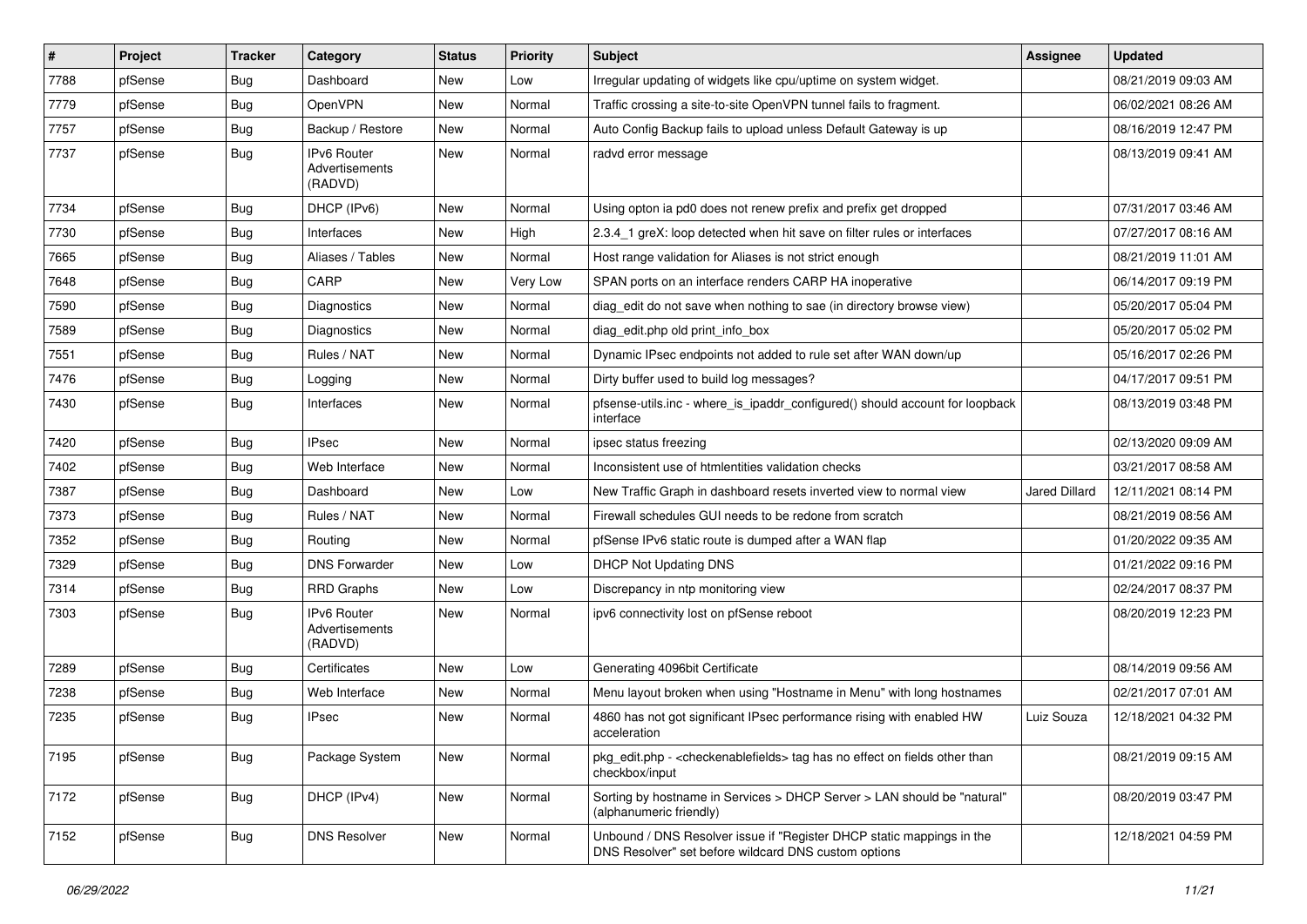| #    | Project | Tracker    | Category                                        | <b>Status</b> | <b>Priority</b> | <b>Subject</b>                                                                                                                                      | Assignee             | <b>Updated</b>      |
|------|---------|------------|-------------------------------------------------|---------------|-----------------|-----------------------------------------------------------------------------------------------------------------------------------------------------|----------------------|---------------------|
| 7113 | pfSense | <b>Bug</b> | Dashboard                                       | New           | Normal          | Interface name in Traffic Graphs                                                                                                                    |                      | 12/31/2021 05:40 PM |
| 7082 | pfSense | Bug        | Package System                                  | New           | Normal          | pkg edit.php - impossible to use default value with rowhelperfield                                                                                  |                      | 08/21/2019 09:15 AM |
| 7040 | pfSense | Bug        | Interfaces                                      | New           | Normal          | Issue when disabling an interface                                                                                                                   |                      | 12/26/2016 02:56 AM |
| 6993 | pfSense | Bug        | OpenVPN                                         | New           | Normal          | OpenVPN status error during CARP state transition                                                                                                   | James Webb           | 12/31/2021 05:44 PM |
| 6977 | pfSense | Bug        | Interfaces                                      | New           | Normal          | VLAN traffic is erroneously counted as underlying iface (untagged) traffic                                                                          |                      | 08/13/2019 02:56 PM |
| 6926 | pfSense | <b>Bug</b> | UPnP/NAT-PMP                                    | New           | Normal          | Miniupnp advertising expired IPv6 address                                                                                                           |                      | 01/15/2022 08:29 PM |
| 6873 | pfSense | <b>Bug</b> | DHCP (IPv6)                                     | New           | Low             | radvd - Too many addresses in RDNSS section when previously using<br>DHCP <sub>v6</sub>                                                             | Dominic<br>McKeown   | 06/06/2018 10:45 AM |
| 6823 | pfSense | <b>Bug</b> | Interfaces                                      | New           | Normal          | No connectivity after changing link state to UP                                                                                                     |                      | 04/21/2022 12:39 PM |
| 6803 | pfSense | Bug        | Web Interface                                   | New           | Normal          | CSRF timeout occurs when it (probably) shouldn't                                                                                                    |                      | 11/03/2016 09:43 PM |
| 6799 | pfSense | Bug        | Rules / NAT                                     | New           | Normal          | Using NOT (!) with interface subnet macros results unexpected traffic<br>passing when multiple subnets are included in the macro (i.e. VIP subnets) |                      | 02/07/2022 02:18 PM |
| 6696 | pfSense | Bug        | Traffic Shaper (ALTQ) New                       |               | Low             | Add configure link to Status > Queues error message if traffic shaping not<br>configured                                                            | <b>Jared Dillard</b> | 08/21/2019 08:55 AM |
| 6691 | pfSense | Bug        | DHCP (IPv6)                                     | New           | Normal          | dhcp6c quits after only two tries if no response was received                                                                                       |                      | 12/07/2020 04:25 PM |
| 6627 | pfSense | Bug        | Rules / NAT                                     | New           | Normal          | floating tab match rules ignore quick action so should be removed                                                                                   |                      | 07/18/2016 02:15 PM |
| 6541 | pfSense | <b>Bug</b> | <b>IPv6 Router</b><br>Advertisements<br>(RADVD) | New           | Normal          | IPv6 RAs always include on-link prefix; clients may not use DHCPv6<br>managed addresses                                                             |                      | 08/13/2019 03:23 PM |
| 6481 | pfSense | Bug        | <b>IPsec</b>                                    | New           | Normal          | loading EAP_RADIUS method failed                                                                                                                    |                      | 03/24/2020 04:25 PM |
| 6398 | pfSense | Bug        | Configuration<br>Backend                        | New           | Normal          | If config cannot be loaded due to corruption or bug, it isn't handled gracefully<br>(just stops)                                                    |                      | 08/13/2019 01:23 PM |
| 6386 | pfSense | Bug        | <b>IPv6 Router</b><br>Advertisements<br>(RADVD) | New           | Low             | Switching Router Advertisements to disabled should broadcast IP Removal<br>messages                                                                 |                      | 05/22/2016 10:44 PM |
| 6361 | pfSense | Bug        | Web Interface                                   | New           | Low             | Responsive Mobile Menu issue                                                                                                                        |                      | 05/16/2016 12:09 PM |
| 6321 | pfSense | Bug        | L <sub>2</sub> TP                               | New           | Normal          | Problem with connecting I2tp over ipsec from android and windows                                                                                    |                      | 11/13/2020 11:01 AM |
| 6295 | pfSense | <b>Bug</b> | <b>Traffic Shaper</b><br>(Limiters)             | New           | Normal          | Crash upon applying CODELQ to untagged parent interface when also<br>applied to daughter VLAN                                                       | Luiz Souza           | 08/20/2019 02:44 PM |
| 6289 | pfSense | Bug        | Interfaces                                      | New           | Normal          | IPv6 address not given to track6 interfaces on create                                                                                               |                      | 12/30/2021 04:17 AM |
| 6186 | pfSense | Bug        | Services                                        | New           | Normal          | race conditions in service startup                                                                                                                  |                      | 04/21/2022 12:39 PM |
| 6051 | pfSense | <b>Bug</b> | DHCP (IPv6)                                     | New           | Normal          | DHCPv6 Client Failure for additional WAN Address causes<br>2-seconds-service-restart-loop                                                           |                      | 12/03/2020 01:08 AM |
| 6029 | pfSense | <b>Bug</b> | <b>XML Parser</b>                               | New           | Normal          | Unhelpful error messages in xmlparse*.inc and generally                                                                                             |                      | 08/13/2019 12:52 PM |
| 6026 | pfSense | <b>Bug</b> | Rules / NAT                                     | New           | Low             | webinterface, firewall rules, wrapping of columns or visible<br>(horizontal) scrollbar needed when contents doesnt fit                              | Jared Dillard        | 08/20/2019 03:40 PM |
| 5849 | pfSense | <b>Bug</b> | CARP                                            | New           | Normal          | Routing fail on CARP IPsec                                                                                                                          |                      | 12/18/2021 04:41 PM |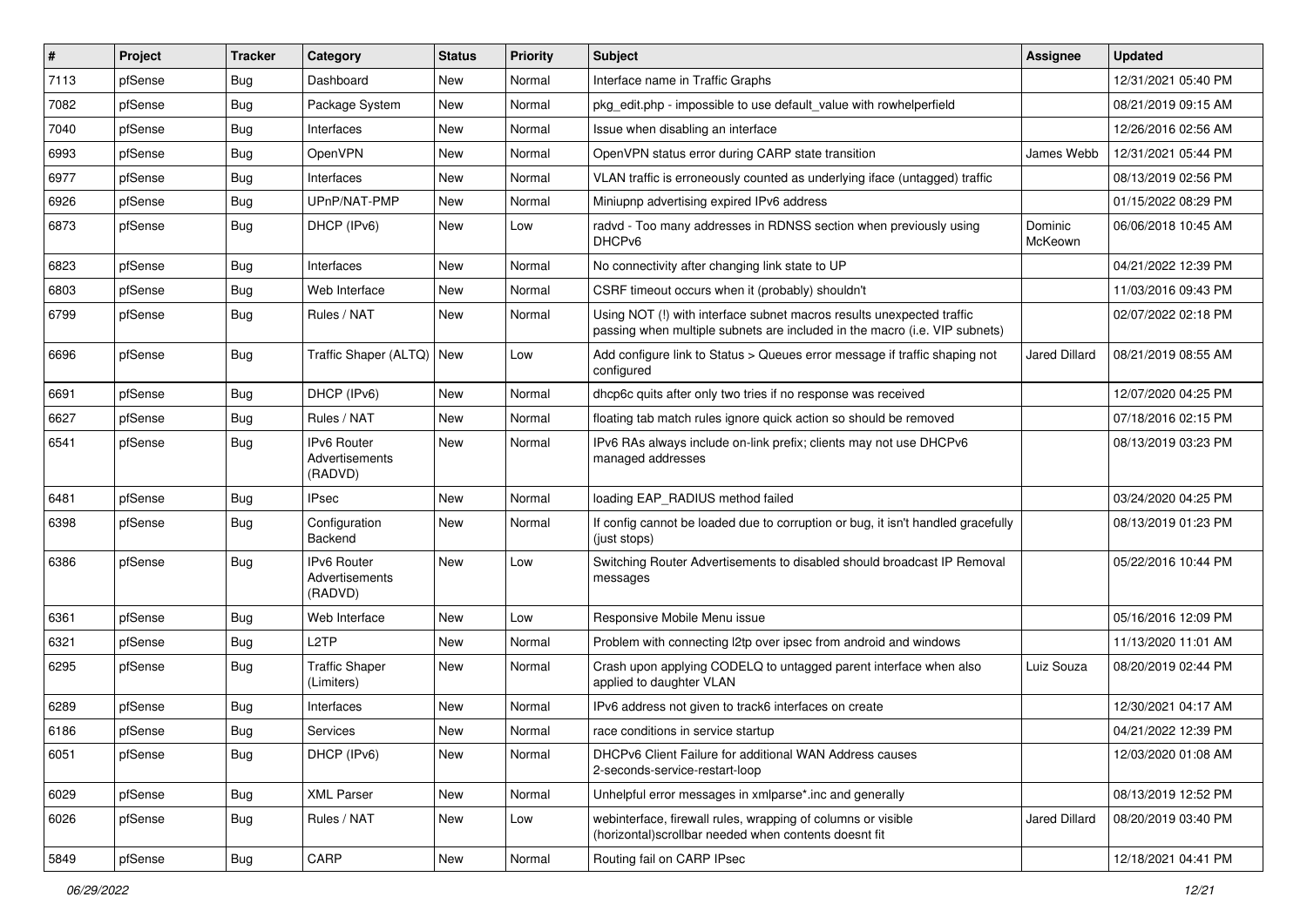| #    | Project | <b>Tracker</b> | Category                     | <b>Status</b> | <b>Priority</b> | <b>Subject</b>                                                                                                  | <b>Assignee</b>      | <b>Updated</b>      |
|------|---------|----------------|------------------------------|---------------|-----------------|-----------------------------------------------------------------------------------------------------------------|----------------------|---------------------|
| 5786 | pfSense | Bug            | Web Interface                | New           | Normal          | Check WebConfigurator port for conflicts                                                                        |                      | 04/21/2022 12:39 PM |
| 5652 | pfSense | Bug            | Authentication               | New           | Normal          | Radius IETF Class Group Assignment - Incorrect Standard                                                         |                      | 08/13/2019 01:39 PM |
| 5629 | pfSense | Bug            | <b>IPsec</b>                 | New           | Normal          | Allow for IPsec configuration using certs without a CA                                                          |                      | 12/31/2021 05:21 PM |
| 5367 | pfSense | <b>Bug</b>     | Web Interface                | New           | Normal          | Safari repeatedly tries to reload dashboard                                                                     | Jared Dillard        | 08/22/2016 11:08 AM |
| 5355 | pfSense | Bug            | <b>IPsec</b>                 | New           | High            | on Dynamic WAN IP (DHCP Client) it takes 10 minutes before Phase1<br>reconnects                                 |                      | 07/08/2016 10:29 PM |
| 5306 | pfSense | Bug            | Package System               | New           | Normal          | textarea fields should have linebreaks sanitized automatically on save                                          |                      | 03/03/2017 04:15 AM |
| 5253 | pfSense | Bug            | PPP Interfaces               | <b>New</b>    | Normal          | 3gstats.php 100% CPU                                                                                            |                      | 01/08/2022 05:02 PM |
| 4740 | pfSense | Bug            | Wireless                     | New           | Normal          | Intel wireless kernel panic in infrastructure mode with WPA                                                     |                      | 11/13/2020 08:38 AM |
| 4680 | pfSense | <b>Bug</b>     | <b>DHCP Relay</b>            | New           | Normal          | DHCP relay does not work with DHCP server on other end of OpenVPN<br>tunnel                                     |                      | 05/05/2015 06:55 PM |
| 4604 | pfSense | Bug            | <b>NTPD</b>                  | New           | Normal          | NTP time server entries may or may not work, depending upon interfaces<br>selected when configuring NTP service |                      | 12/11/2021 07:59 PM |
| 4479 | pfSense | Bug            | <b>Operating System</b>      | New           | Normal          | Firewall rules won't match GRE interface after applying IPSEC transport<br>encryption on GRE tunnel             | Luiz Souza           | 08/20/2021 08:46 AM |
| 4467 | pfSense | <b>Bug</b>     | Traffic Shaper (ALTQ)        | <b>New</b>    | Normal          | Traffic Graphs shows wrong throughput when traffic shaping enabled                                              |                      | 02/23/2015 05:31 PM |
| 4451 | pfSense | Bug            | DHCP (IPv4)                  | New           | Low             | Status DHCP Leases shows double entries for static entries without IP<br>address                                | <b>Phillip Davis</b> | 05/21/2022 04:55 PM |
| 3771 | pfSense | Bug            | DHCP (IPv4)                  | <b>New</b>    | Normal          | Webinterface and dhcpdcrashes with 500+ static leases                                                           |                      | 08/21/2019 09:26 AM |
| 3706 | pfSense | <b>Bug</b>     | User Manager /<br>Privileges | New           | Normal          | Permission order affects default page on limited accounts, but can't reorder                                    |                      | 02/06/2016 04:10 AM |
| 3465 | pfSense | Bug            | Traffic Shaper (ALTQ) New    |               | Normal          | Editing Traffic Shaper queues causes status queues.php error                                                    |                      | 02/19/2014 01:53 AM |
| 3411 | pfSense | Bug            | Dashboard                    | New           | Low             | Interfaces and statistics dashboard widgets very slow with large numbers of<br>interfaces                       |                      | 01/24/2014 02:09 AM |
| 3404 | pfSense | Bug            | DHCP (IPv4)                  | New           | Normal          | DHCP Server Fails to Start on Interfaces that are Slow to Come Online<br>During Boot                            |                      | 02/11/2014 05:09 PM |
| 3382 | pfSense | Bug            | <b>IGMP Proxy</b>            | New           | Normal          | IGMPPROXY fails with more than 32 interfaces                                                                    |                      | 07/12/2016 11:01 PM |
| 3358 | pfSense | <b>Bug</b>     | Package System               | New           | Normal          | new version of <include file=""> is not required during reinstall all</include>                                 |                      | 12/26/2014 12:13 PM |
| 3326 | pfSense | Bug            | <b>PPP</b> Interfaces        | New           | Normal          | IPv6 only PPPoE connection                                                                                      |                      | 11/18/2013 09:37 AM |
| 3312 | pfSense | <b>Bug</b>     | <b>IPsec</b>                 | New           | Normal          | Gateway on IPsec rules is not functional in pf                                                                  |                      | 01/28/2020 10:09 PM |
| 2367 | pfSense | Bug            | Rules / NAT                  | New           | Normal          | display negate rules in firewall_rules.php and evaluate when added                                              |                      | 05/07/2012 06:11 PM |
| 2335 | pfSense | Bug            | <b>Operating System</b>      | New           | Normal          | IGMPProxy and CARP Results in System Instability Upon Reboot                                                    |                      | 07/19/2014 10:25 PM |
| 2308 | pfSense | Bug            | Traffic Shaper (ALTQ) New    |               | Normal          | HFSC WebUI doesn't check for "Bandwidth" setting                                                                |                      | 12/04/2012 07:12 PM |
| 2138 | pfSense | Bug            | RRD Graphs                   | New           | Normal          | RRD Wireless graph broken in BSS mode                                                                           |                      | 02/06/2016 04:59 AM |
| 1890 | pfSense | <b>Bug</b>     | Translations                 | New           | Normal          | No gettext support in console scripts                                                                           |                      | 08/13/2019 12:24 PM |
| 1849 | pfSense | Bug            | Traffic Shaper (ALTQ) New    |               | Normal          | Traffic shaper - By Queue view needs to show/use friendly inerface names                                        |                      | 01/10/2022 08:10 AM |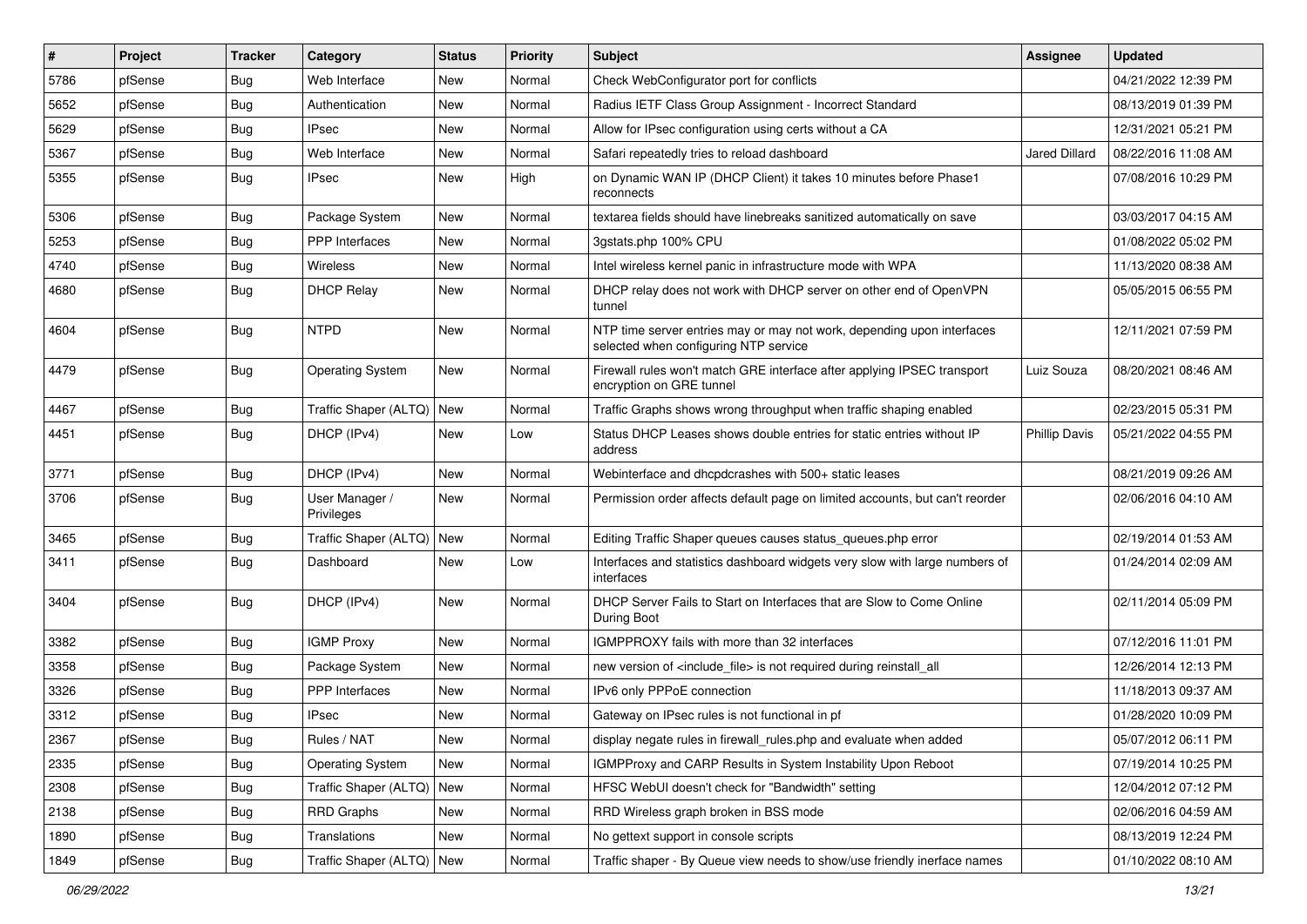| $\vert$ # | Project             | <b>Tracker</b> | Category              | <b>Status</b> | <b>Priority</b> | <b>Subject</b>                                                                                                     | Assignee              | <b>Updated</b>      |
|-----------|---------------------|----------------|-----------------------|---------------|-----------------|--------------------------------------------------------------------------------------------------------------------|-----------------------|---------------------|
| 1819      | pfSense             | <b>Bug</b>     | <b>DNS Resolver</b>   | New           | Normal          | DNS Resolver Not Registering DHCP Server Specified Domain Name                                                     | Luiz Souza            | 04/28/2022 01:53 PM |
| 1738      | pfSense             | Bug            | Backup / Restore      | New           | Very Low        | Restore fails when username in backup is not matching                                                              |                       | 12/11/2021 07:51 PM |
| 1675      | pfSense             | Bug            | <b>Captive Portal</b> | <b>New</b>    | Normal          | Captive portal logout problems with pop-up blockers.                                                               | Jared Dillard         | 03/28/2016 01:37 PM |
| 1667      | pfSense             | Bug            | L <sub>2</sub> TP     | New           | Normal          | L2TP server does not respond properly from a CARP VIP                                                              |                       | 12/11/2021 07:43 PM |
| 13247     | pfSense<br>Packages | Bug            | open-vm-tools         | New           | Low             | Open-VM-Tools service actions do not work                                                                          |                       | 06/05/2022 07:09 PM |
| 13209     | pfSense<br>Packages | Bug            | pfBlockerNG           | <b>New</b>    | Low             | Parsing Filter log by pfBlockerNG creates IP Block log with<br>Source/Destination mixed up or wrong Direcion       | <b>Viktor Gurov</b>   | 05/25/2022 03:50 AM |
| 13202     | pfSense<br>Packages | Bug            | pfBlockerNG           | <b>New</b>    | Normal          | Missing Protocols on IP Feed Groups Advanced Inbound/Outbound Firewall<br>Rule settings                            |                       | 05/23/2022 08:58 AM |
| 13194     | pfSense<br>Packages | Bug            | pfBlockerNG           | New           | Normal          | Remove dead Malc0de feed                                                                                           |                       | 05/23/2022 05:16 AM |
| 13180     | pfSense<br>Packages | Bug            | pfBlockerNG           | <b>New</b>    | High            | High CPU Utilization with pfb_filter <sup>[]</sup> since PfBlockerNG update to devel<br>3.1.04                     |                       | 06/14/2022 08:00 AM |
| 13141     | pfSense<br>Packages | Bug            | squidguard            | New           | Normal          | wrong page squidguard block                                                                                        |                       | 05/09/2022 05:33 PM |
| 13128     | pfSense<br>Packages | Bug            | Zabbix                | New           | Normal          | Zabbix Agent 6: HA Server Setup                                                                                    |                       | 05/05/2022 01:55 AM |
| 13073     | pfSense<br>Packages | <b>Bug</b>     | Squid                 | New           | Normal          | ClamAV - clamd dies with high CPU load and thus the C-ICAP of<br>squid-reverse proxy causes http:500 errors        |                       | 04/19/2022 05:38 AM |
| 13053     | pfSense<br>Packages | Bug            | <b>ACME</b>           | New           | Normal          | LoopiaAPI error handling                                                                                           |                       | 05/05/2022 10:58 AM |
| 13045     | pfSense<br>Packages | Bug            | WireGuard             | New           | Normal          | Firewall floating rules ignore WireGuard traffic                                                                   |                       | 04/11/2022 09:40 AM |
| 13043     | pfSense<br>Packages | Bug            | WireGuard             | New           | Normal          | OSPF over Wireguard interface doesn't populate neighbors after reboot                                              |                       | 04/11/2022 09:22 AM |
| 13018     | pfSense<br>Packages | Bug            | pfBlockerNG           | New           | Normal          | TLD and DNSBL Safesearch DOH conflict disables TLD block when<br>conflicting DOH FQDN is deselected or whitelisted |                       | 04/01/2022 05:59 PM |
| 12982     | pfSense<br>Packages | Bug            | FreeRADIUS            | New           | Normal          | FreeRadius RadReply table entries missing from pf                                                                  |                       | 06/19/2022 05:38 PM |
| 12924     | pfSense<br>Packages | Bug            | WireGuard             | <b>New</b>    | Normal          | DNS Resolver WireGuard ACL Inconsistency                                                                           | Christian<br>McDonald | 04/10/2022 10:36 AM |
| 12916     | pfSense<br>Packages | Bug            | pfBlockerNG           | New           | Normal          | pfBlockerNG-devel cron job does not trigger xmlrpc sync                                                            | <b>Viktor Gurov</b>   | 04/11/2022 12:55 PM |
| 12899     | pfSense<br>Packages | <b>Bug</b>     | Suricata              | New           | Normal          | Suricata doesn't honor Pass List                                                                                   |                       | 03/04/2022 01:22 PM |
| 12845     | pfSense<br>Packages | <b>Bug</b>     | softflowd             | New           | Normal          | softflowd wrong vlan tag                                                                                           |                       | 02/21/2022 10:40 AM |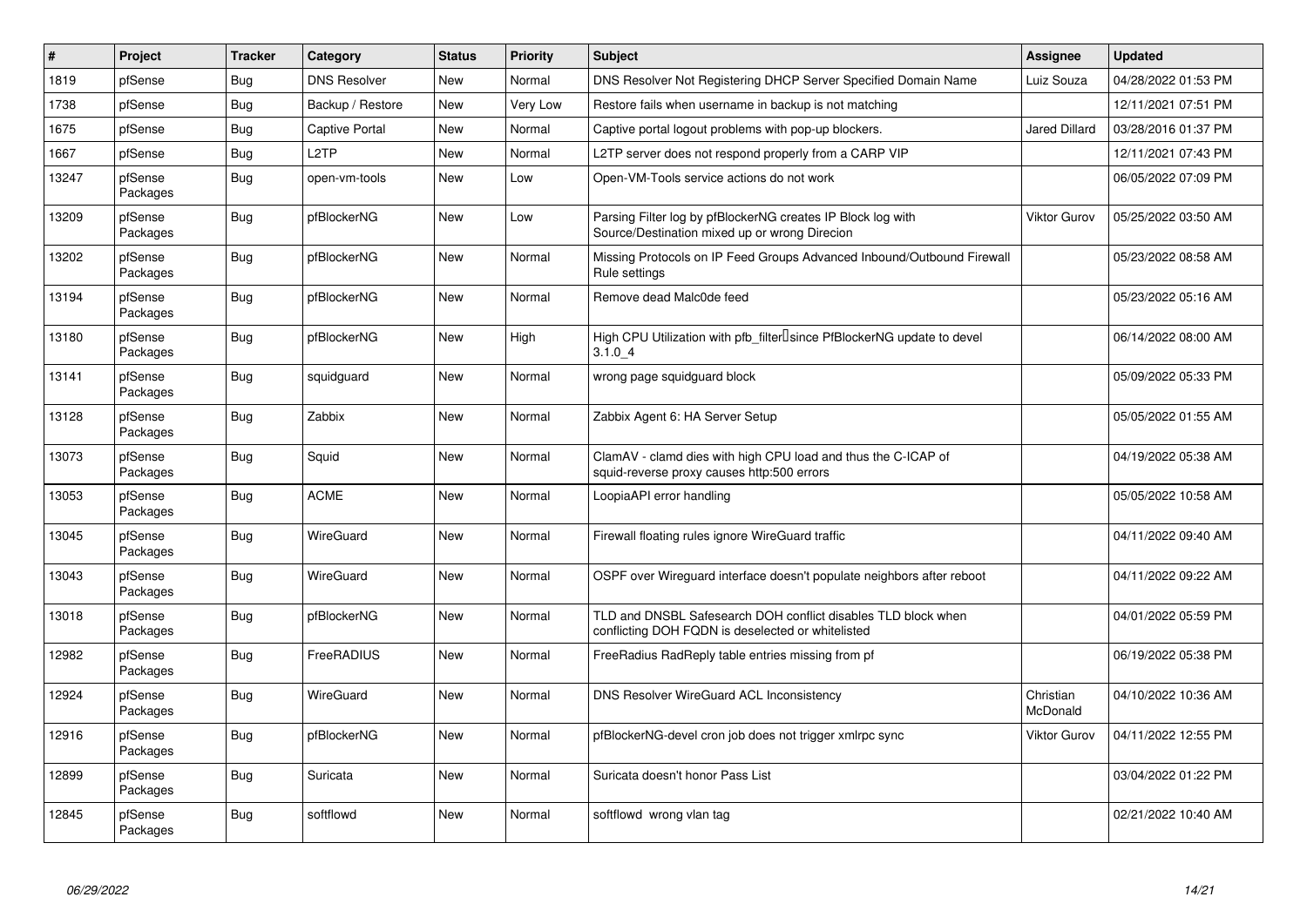| #     | Project             | <b>Tracker</b> | Category                 | <b>Status</b> | <b>Priority</b> | <b>Subject</b>                                                                                                                     | <b>Assignee</b>       | <b>Updated</b>      |
|-------|---------------------|----------------|--------------------------|---------------|-----------------|------------------------------------------------------------------------------------------------------------------------------------|-----------------------|---------------------|
| 12822 | pfSense<br>Packages | Bug            | pfBlockerNG              | New           | Normal          | IPv4 Source ASN format not working                                                                                                 |                       | 02/18/2022 10:47 AM |
| 12767 | pfSense<br>Packages | Bug            | Avahi                    | New           | Normal          | Package radavahi-daemon does does not exist in current pfSense version<br>and it has been removed"" message on pfSense 2.7 restore |                       | 02/07/2022 11:28 AM |
| 12760 | pfSense<br>Packages | <b>Bug</b>     | WireGuard                | New           | Normal          | Link-local addresses disallowed on Wireguard interfaces                                                                            | Christian<br>McDonald | 02/07/2022 03:50 AM |
| 12751 | pfSense<br>Packages | <b>Bug</b>     | <b>FRR</b>               | New           | Normal          | Improve FRR route restoration after gateway events                                                                                 |                       | 02/06/2022 11:07 PM |
| 12732 | pfSense<br>Packages | Bug            | squidguard               | New           | High            | Squid https filtering squidguard acl target list - erratic behaviour                                                               |                       | 01/26/2022 09:11 AM |
| 12670 | pfSense<br>Packages | Bug            | <b>ACME</b>              | New           | Normal          | ACME package writes credentials to system log                                                                                      | Viktor Gurov          | 03/07/2022 10:58 AM |
| 12667 | pfSense<br>Packages | Bug            | WireGuard                | <b>New</b>    | Normal          | Firewall Crashed After Upgrading Wireguard                                                                                         |                       | 01/07/2022 09:18 AM |
| 12655 | pfSense<br>Packages | Bug            | Telegraf                 | New           | Normal          | telegraf, wireguard plugin failing                                                                                                 |                       | 12/30/2021 05:51 PM |
| 12623 | pfSense<br>Packages | Bug            | <b>ACME</b>              | New           | Normal          | acme.sh package   DNS-ISPConfig settings                                                                                           | Viktor Gurov          | 03/10/2022 03:42 PM |
| 12608 | pfSense<br>Packages | <b>Bug</b>     | WireGuard                | New           | High            | WireGuard tunnels monitored by dpinger causing system to stop routing<br>completely in certain situations                          | Christian<br>McDonald | 12/16/2021 03:14 PM |
| 12538 | pfSense<br>Packages | <b>Bug</b>     | PIMD                     | New           | Normal          | PIMD sub-interface bug                                                                                                             |                       | 11/20/2021 09:44 PM |
| 12444 | pfSense<br>Packages | Bug            | ntop                     | <b>New</b>    | Normal          | ntopng throws errors when viewing single host                                                                                      |                       | 10/11/2021 12:39 PM |
| 12338 | pfSense<br>Packages | Bug            | <b>RRD Summary</b>       | <b>New</b>    | Normal          | RRD Summary does not report data on 3100                                                                                           |                       | 04/15/2022 02:54 PM |
| 12286 | pfSense<br>Packages | <b>Bug</b>     | FreeRADIUS               | New           | Normal          | Add support for ntlm auth in LDAP                                                                                                  |                       | 08/20/2021 08:27 AM |
| 12260 | pfSense<br>Packages | Bug            | ntop                     | <b>New</b>    | Normal          | Update popup and version missmatch?                                                                                                |                       | 01/08/2022 05:53 AM |
| 12188 | pfSense<br>Packages | Bug            | OpenVPN Client<br>Export | <b>New</b>    | Normal          | client export breaks multi remote configurations                                                                                   |                       | 10/02/2021 05:58 PM |
| 12178 | pfSense<br>Packages | <b>Bug</b>     | WireGuard                | New           | Low             | WireGuard always shows 'Configuring WireGuard tunnelsdone.' message<br>on boot                                                     |                       | 07/30/2021 06:58 AM |
| 12130 | pfSense<br>Packages | Bug            | Zeek                     | New           | Normal          | Zeek fails to start                                                                                                                |                       | 07/15/2021 02:00 AM |
| 12126 | pfSense<br>Packages | Bug            | FreeRADIUS               | New           | Normal          | freeradius3 0.15.7_31                                                                                                              |                       | 10/11/2021 08:21 AM |
| 12084 | pfSense<br>Packages | <b>Bug</b>     | <b>FRR</b>               | New           | Normal          | libfrr.so.0 error on SG-1100                                                                                                       |                       | 06/26/2021 08:22 AM |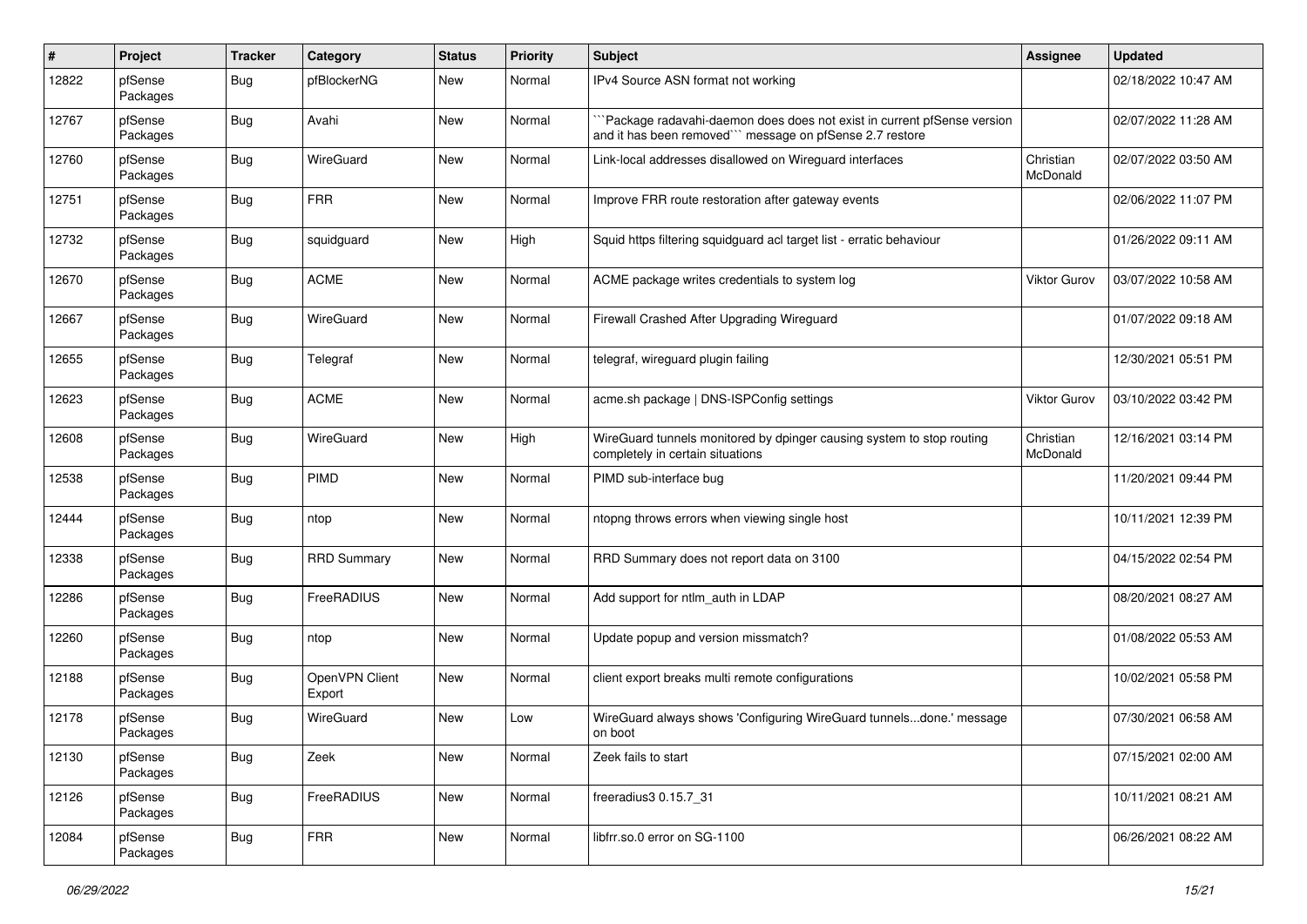| $\pmb{\#}$ | Project             | <b>Tracker</b> | Category                     | <b>Status</b> | <b>Priority</b> | <b>Subject</b>                                                                | Assignee      | <b>Updated</b>      |
|------------|---------------------|----------------|------------------------------|---------------|-----------------|-------------------------------------------------------------------------------|---------------|---------------------|
| 12033      | pfSense<br>Packages | Bug            | pfBlockerNG                  | New           | Normal          | maxmindb and _sqlite3 modules not found                                       |               | 10/01/2021 04:42 AM |
| 12009      | pfSense<br>Packages | Bug            | Zabbix                       | <b>New</b>    | Normal          | Zabbix Agent starts twice by /etc/rc.start_packages                           |               | 06/08/2021 01:35 AM |
| 11997      | pfSense<br>Packages | Bug            | <b>IPsec Profile Wizard</b>  | New           | Normal          | Add Support for Android Strongswan Profiles in the Profile Wizard             | Jim Pingle    | 07/10/2021 07:51 PM |
| 11970      | pfSense<br>Packages | <b>Bug</b>     | Coreboot                     | <b>New</b>    | Normal          | Netgate Firmware Upgrade Doesn't Work on XG-2758                              |               | 04/21/2022 12:39 PM |
| 11898      | pfSense<br>Packages | Bug            | apcupsd                      | <b>New</b>    | Normal          | PHP error from apcupsd dashboard widget                                       |               | 05/07/2021 09:12 AM |
| 11848      | pfSense<br>Packages | Bug            | Squid                        | <b>New</b>    | Normal          | Issue with squid cache download speed                                         |               | 04/23/2021 09:30 PM |
| 11841      | pfSense<br>Packages | <b>Bug</b>     | <b>FRR</b>                   | <b>New</b>    | Normal          | FRR access lists default bahavior changed to permit by default                |               | 04/22/2021 09:52 AM |
| 11835      | pfSense<br>Packages | <b>Bug</b>     | <b>FRR</b>                   | New           | Normal          | FRR OSPF redistributed connected routes disappearing                          |               | 04/22/2021 07:11 AM |
| 11802      | pfSense<br>Packages | Bug            | FreeRADIUS                   | <b>New</b>    | Normal          | FreeRADIUS sync                                                               |               | 05/10/2021 04:18 AM |
| 11797      | pfSense<br>Packages | <b>Bug</b>     | <b>Status Traffic Totals</b> | New           | Normal          | Traffic Totals lost upon reboot when using a ramdisk for /var and /tmp        | John Cornwell | 04/10/2021 06:27 PM |
| 11780      | pfSense<br>Packages | <b>Bug</b>     | Suricata                     | <b>New</b>    | Very High       | Suricata package fails to prune suricata.log                                  |               | 08/06/2021 07:18 AM |
| 11777      | pfSense<br>Packages | Bug            | Unbound                      | <b>New</b>    | Very Low        | Input validation prevents DNS Resolver from being disabled                    |               | 04/05/2021 05:51 PM |
| 11763      | pfSense<br>Packages | Bug            | Status Monitoring            | New           | Normal          | Traffic graphs refresh issue                                                  |               | 05/03/2021 09:44 AM |
| 11742      | pfSense<br>Packages | <b>Bug</b>     | Suricata                     | <b>New</b>    | Normal          | Blocking / Unblocking is not working correctly.                               |               | 09/01/2021 11:08 AM |
| 11650      | pfSense<br>Packages | <b>Bug</b>     | <b>FRR</b>                   | New           | Very Low        | FRR configuration broken on restore of manually edited FRR config sections    |               | 03/10/2021 08:50 AM |
| 11610      | pfSense<br>Packages | <b>Bug</b>     | NET-SNMP                     | <b>New</b>    | Normal          | NET-SNMP is not setting the correct permissions on AgentX                     |               | 06/28/2021 07:54 AM |
| 11592      | pfSense<br>Packages | <b>Bug</b>     | node exporter                | <b>New</b>    | Normal          | Node exporter can not read system statistics                                  |               | 10/15/2021 09:37 PM |
| 11572      | pfSense<br>Packages | <b>Bug</b>     | pfBlockerNG                  | New           | High            | Auto created firewall rules have IPv4 as protocol only - even for IPv6 lists. |               | 06/25/2022 10:59 AM |
| 11563      | pfSense<br>Packages | <b>Bug</b>     | <b>BIND</b>                  | <b>New</b>    | High            | BIND GUI writes TXT records > 255 characters                                  |               | 02/27/2021 07:11 AM |
| 11525      | pfSense<br>Packages | Bug            | Suricata                     | New           | Normal          | pfsense 2.5.0 release version for vlan issue to suricata                      |               | 11/11/2021 08:16 AM |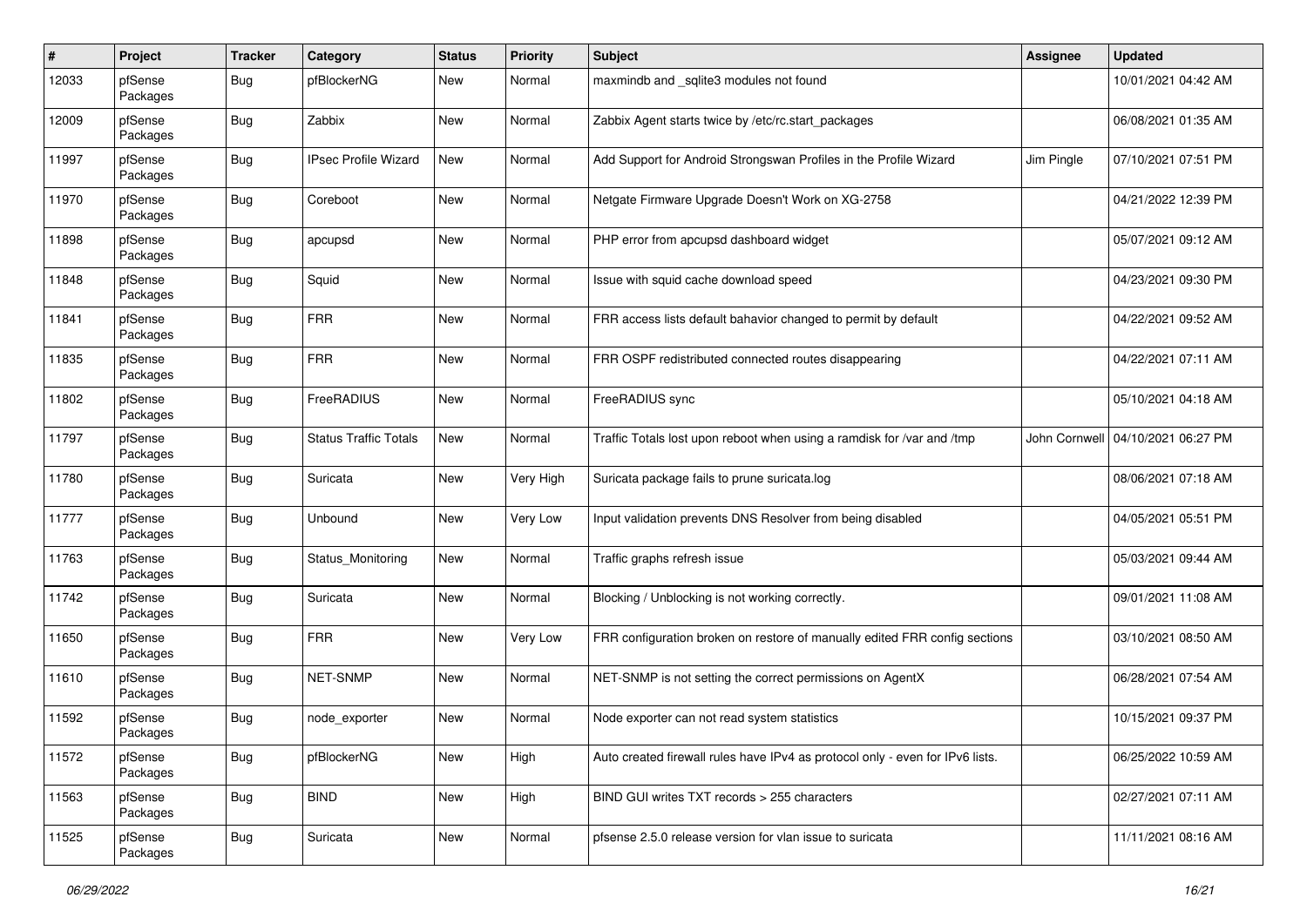| $\#$  | Project             | <b>Tracker</b> | Category         | <b>Status</b> | <b>Priority</b> | <b>Subject</b>                                                                                                         | Assignee | <b>Updated</b>      |
|-------|---------------------|----------------|------------------|---------------|-----------------|------------------------------------------------------------------------------------------------------------------------|----------|---------------------|
| 11522 | pfSense<br>Packages | Bug            | Zabbix           | New           | Normal          | fping6 error                                                                                                           |          | 02/24/2021 07:13 AM |
| 11509 | pfSense<br>Packages | Bug            | <b>LCDProc</b>   | <b>New</b>    | .ow             | LCD package - not starting at boot - stop and start in Status Window not<br>possible                                   |          | 02/23/2021 10:55 AM |
| 11493 | pfSense<br>Packages | <b>Bug</b>     | Zabbix           | <b>New</b>    | Very Low        | After upgrade zabbix proxy wont start                                                                                  |          | 02/21/2021 05:31 AM |
| 11490 | pfSense<br>Packages | <b>Bug</b>     | Service Watchdog | New           | Very Low        | Service Watchdog - Impacts Reboots and Package Updates                                                                 |          | 02/22/2021 12:07 PM |
| 11479 | pfSense<br>Packages | <b>Bug</b>     | snmptt           | New           | Normal          | snmptt 1.4.2 does not work in daemon mode                                                                              |          | 02/20/2021 04:37 PM |
| 11414 | pfSense<br>Packages | <b>Bug</b>     | pfBlockerNG      | New           | Normal          | Enabling feed "Public DNS4 all" breaks some Google services                                                            |          | 02/13/2021 02:46 AM |
| 11398 | pfSense<br>Packages | <b>Bug</b>     | pfBlockerNG      | New           | Normal          | pfBlocker upgrade hangs forever                                                                                        |          | 04/21/2022 12:39 PM |
| 11375 | pfSense<br>Packages | <b>Bug</b>     | apcupsd          | New           | Normal          | UPS Type <blank> for USB APC</blank>                                                                                   |          | 02/26/2021 11:10 AM |
| 11261 | pfSense<br>Packages | <b>Bug</b>     | pfBlockerNG      | New           | Normal          | pfBlockerNG ASN numbers in IPv4 (/IPv6) Custom_List generate error(s)<br>"Invalid numeric literal at line 1, column 7" |          | 01/28/2021 08:34 AM |
| 11235 | pfSense<br>Packages | <b>Bug</b>     | Filer            | New           | Normal          | Filer run script when "state" unchanged                                                                                |          | 01/08/2021 07:24 AM |
| 11182 | pfSense<br>Packages | <b>Bug</b>     | <b>NRPE</b>      | <b>New</b>    | Normal          | NRPE in HA syncs the bind IP                                                                                           |          | 12/01/2021 02:15 AM |
| 11158 | pfSense<br>Packages | <b>Bug</b>     | <b>FRR</b>       | New           | High            | <b>FRR Prefix Lists</b>                                                                                                |          | 12/30/2020 04:55 PM |
| 11074 | pfSense<br>Packages | <b>Bug</b>     | <b>BIND</b>      | New           | Low             | bind Zone Settings Zones, Save button opens "Confirmation required to save<br>changes"                                 |          | 11/16/2020 11:08 AM |
| 11040 | pfSense<br>Packages | <b>Bug</b>     | pfBlockerNG      | New           | Normal          | pfb filter core faults when clearing firewall log                                                                      |          | 11/07/2020 01:44 PM |
| 11036 | pfSense<br>Packages | <b>Bug</b>     | haproxy          | New           | Normal          | <b>HAproxy ACL</b>                                                                                                     |          | 02/11/2022 11:27 AM |
| 11000 | pfSense<br>Packages | <b>Bug</b>     | haproxy          | New           | Very Low        | haproxy deprecated trick suggested                                                                                     |          | 12/23/2020 02:55 PM |
| 10994 | pfSense<br>Packages | <b>Bug</b>     | squidguard       | New           | Low             | SquidGuard Blacklists Restore Default button does not work                                                             |          | 10/20/2020 12:26 PM |
| 10989 | pfSense<br>Packages | <b>Bug</b>     | Snort            | New           | .ow             | Snort alert page has hidden characters in IPv6 address                                                                 |          | 10/17/2020 04:06 PM |
| 10935 | pfSense<br>Packages | <b>Bug</b>     | <b>FRR</b>       | New           | Normal          | FRR 0.6.7-6 - BGPD service recycled IPv6 without Route Map                                                             |          | 12/30/2020 05:00 PM |
| 10845 | pfSense<br>Packages | <b>Bug</b>     | apcupsd          | New           | Normal          | apcupsd doesn't stop when not enabled                                                                                  |          | 08/24/2020 10:16 AM |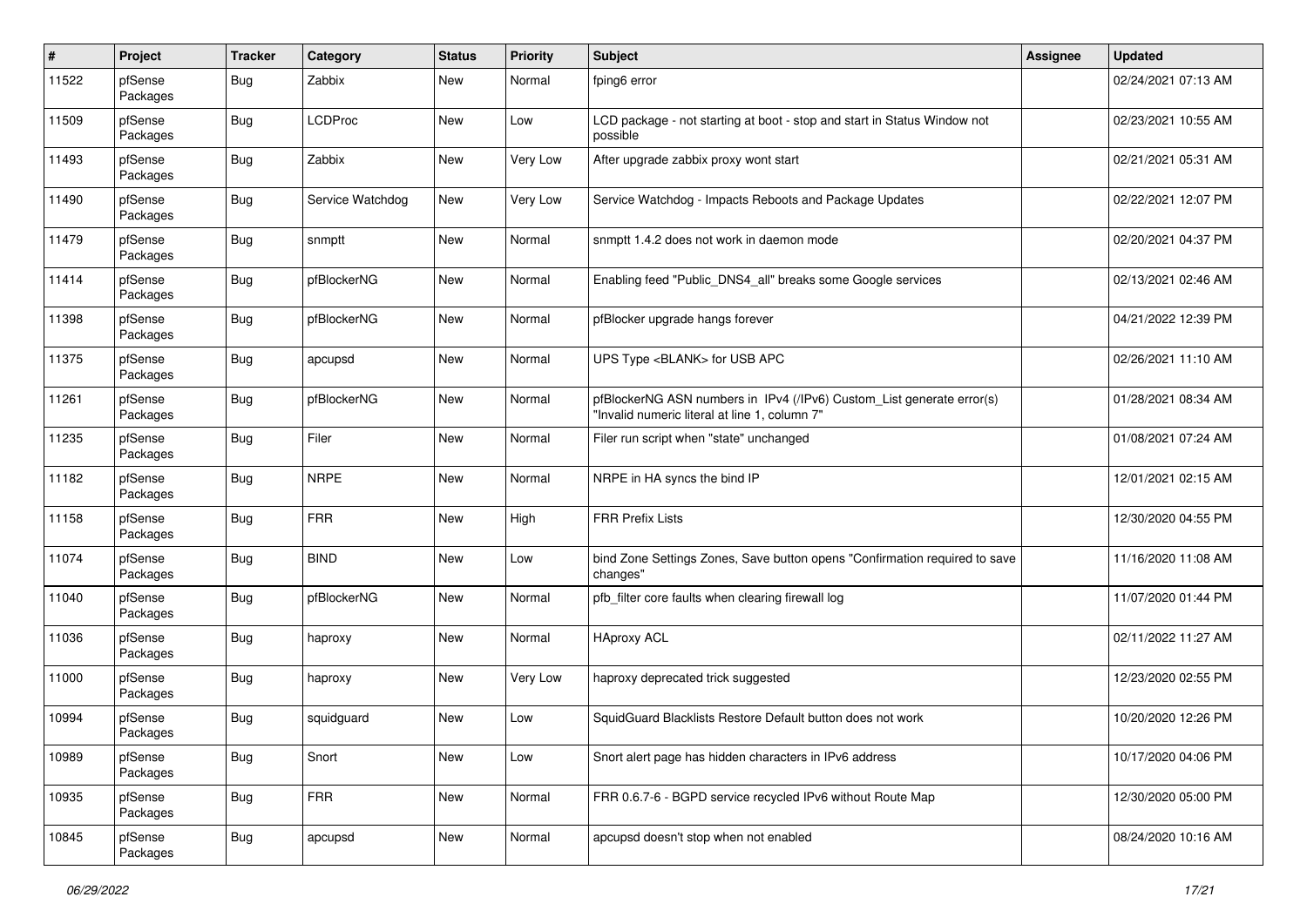| $\pmb{\#}$ | Project             | <b>Tracker</b> | Category                     | <b>Status</b> | <b>Priority</b> | Subject                                                                                                                                                  | Assignee             | <b>Updated</b>      |
|------------|---------------------|----------------|------------------------------|---------------|-----------------|----------------------------------------------------------------------------------------------------------------------------------------------------------|----------------------|---------------------|
| 10791      | pfSense<br>Packages | Bug            | <b>PIMD</b>                  | New           | Normal          | Valid (vlan)interfaces do not get vif reporting "Invalid phyint address"                                                                                 |                      | 10/06/2020 09:20 AM |
| 10783      | pfSense<br>Packages | Bug            | ntop                         | <b>New</b>    | Normal          | NtopNG is very unstable on arm64                                                                                                                         |                      | 07/22/2020 09:07 AM |
| 10760      | pfSense<br>Packages | Bug            | <b>BIND</b>                  | New           | High            | pfSense BIND 9.14.12 server terminates due to assertion failure                                                                                          |                      | 07/11/2020 04:53 PM |
| 10695      | pfSense<br>Packages | <b>Bug</b>     | FreeRADIUS                   | New           | Normal          | FreeRadius Accounting skipping MBs after reboot due to power down                                                                                        |                      | 06/24/2020 04:49 AM |
| 10693      | pfSense<br>Packages | <b>Bug</b>     | <b>BIND</b>                  | New           | Normal          | pfSense Bind Zone Editor UI does not update zone serial number when a<br>change is made                                                                  |                      | 09/01/2021 12:51 AM |
| 10606      | pfSense<br>Packages | Bug            | Snort                        | New           | Normal          | Snort Inline stopped working after upgrade to FreeBSD 12.1 (network traffic<br>blocked after heavy load randomly)                                        |                      | 05/28/2020 10:06 AM |
| 10601      | pfSense<br>Packages | Bug            | Status Monitoring            | New           | Normal          | Dashboard->Traffic Graphs Scale is capped for outbound                                                                                                   |                      | 05/29/2020 10:13 AM |
| 10590      | pfSense<br>Packages | <b>Bug</b>     | pfBlockerNG                  | New           | Normal          | pfBlockerNG: Invalid argument supplied for foreach()                                                                                                     |                      | 05/26/2020 08:22 AM |
| 10526      | pfSense<br>Packages | <b>Bug</b>     | pfBlockerNG                  | <b>New</b>    | Normal          | Package pfBlockerNG Crashes on Alert view                                                                                                                |                      | 05/04/2020 08:59 AM |
| 10516      | pfSense<br>Packages | Bug            | <b>FRR</b>                   | <b>New</b>    | Normal          | FRR Access list                                                                                                                                          |                      | 12/06/2020 11:02 PM |
| 10503      | pfSense<br>Packages | <b>Bug</b>     | <b>FRR</b>                   | New           | Normal          | Flapping any GW in multi-WAN influences restating all IPsec tunnels in FRR<br>which leads to dropping all IPsec VTI static routes and related BGP issues |                      | 05/08/2020 07:51 PM |
| 10487      | pfSense<br>Packages | Bug            | Telegraf                     | New           | Normal          | Telegraf package not sending logs to influxdb server                                                                                                     |                      | 05/03/2020 07:09 PM |
| 10436      | pfSense<br>Packages | <b>Bug</b>     | softflowd                    | New           | Normal          | softflowd no longer sends flow data after upgrade ( $v0.9.9 - 1$ -> $v1.0.0$ )                                                                           |                      | 06/07/2022 12:25 AM |
| 10429      | pfSense<br>Packages | Bug            | <b>Status Traffic Totals</b> | New           | Normal          | Status Traffic Total broken 2.4.5                                                                                                                        | <b>Jared Dillard</b> | 02/27/2021 07:55 PM |
| 10370      | pfSense<br>Packages | <b>Bug</b>     | ntop                         | New           | Normal          | ntopng Timeseries not send to InfluxDB                                                                                                                   |                      | 03/30/2020 09:42 AM |
| 10294      | pfSense<br>Packages | Bug            | <b>FRR</b>                   | New           | Normal          | FRR Route Counts Incorrect on Status Page                                                                                                                | Jim Pingle           | 02/26/2020 11:08 AM |
| 10292      | pfSense<br>Packages | <b>Bug</b>     | Suricata                     | New           | Normal          | Suricata not respecting SID Mgmt list                                                                                                                    |                      | 02/27/2020 01:02 PM |
| 10279      | pfSense<br>Packages | <b>Bug</b>     | open-vm-tools                | New           | Normal          | pfSense's OpenVM Tools on ESXi 6.7 no longer provides guest vm<br>functionality                                                                          |                      | 03/01/2020 06:07 PM |
| 10278      | pfSense<br>Packages | <b>Bug</b>     | pfBlockerNG                  | New           | Normal          | pfBlockerNG: Formatting issue on DNSBL stats page                                                                                                        |                      | 02/24/2020 01:36 PM |
| 10265      | pfSense<br>Packages | <b>Bug</b>     | Notes                        | New           | Very Low        | Adding a Note with malformed title will force system restore                                                                                             |                      | 02/27/2020 10:12 AM |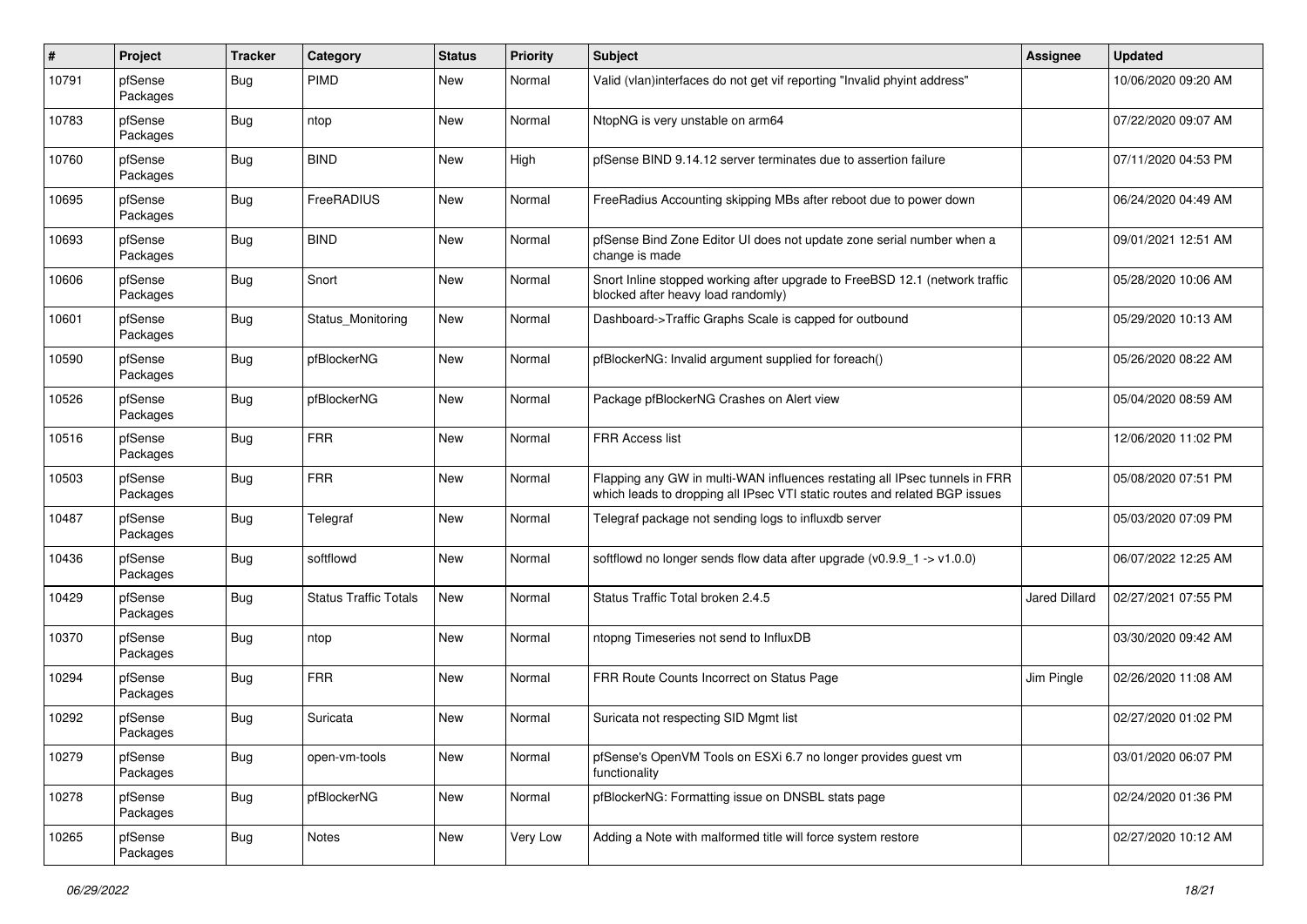| $\pmb{\#}$ | Project             | <b>Tracker</b> | Category                     | <b>Status</b> | <b>Priority</b> | Subject                                                                                              | Assignee             | <b>Updated</b>      |
|------------|---------------------|----------------|------------------------------|---------------|-----------------|------------------------------------------------------------------------------------------------------|----------------------|---------------------|
| 10253      | pfSense<br>Packages | Bug            | pfBlockerNG                  | New           | Normal          | pfblockerng-devel uses user interface for VIP causing issues with other<br>services                  |                      | 02/11/2020 09:17 AM |
| 10252      | pfSense<br>Packages | Bug            | pfBlockerNG                  | New           | High            | pfblockerng-devel                                                                                    |                      | 02/11/2020 05:18 PM |
| 10188      | pfSense<br>Packages | <b>Bug</b>     | pfBlockerNG                  | <b>New</b>    | Normal          | Reputation tab is not working                                                                        |                      | 01/24/2020 10:06 AM |
| 10164      | pfSense<br>Packages | <b>Bug</b>     | pfBlockerNG                  | New           | Normal          | pfBlockerNG dashboard widget position is not maintained when updating                                |                      | 01/06/2020 10:06 AM |
| 9999       | pfSense<br>Packages | <b>Bug</b>     | pfBlockerNG                  | New           | Normal          | unbound fatal error if System Domain in DNSBL and System Domain Local<br>Zone Type is Redirect       |                      | 12/25/2019 08:10 AM |
| 9934       | pfSense<br>Packages | <b>Bug</b>     | Suricata                     | New           | Normal          | suricata update kills WAN interface                                                                  |                      | 02/20/2020 09:17 AM |
| 9895       | pfSense<br>Packages | <b>Bug</b>     | Snort                        | New           | Normal          | snort reinstallation failed                                                                          |                      | 06/23/2021 08:01 AM |
| 9724       | pfSense<br>Packages | <b>Bug</b>     | pfBlockerNG                  | New           | High            | pfblockerng-firewall-filter-service-will-not-start                                                   |                      | 09/05/2019 06:32 AM |
| 9707       | pfSense<br>Packages | <b>Bug</b>     | pfBlockerNG                  | New           | Normal          | Some networks already existing in deny Feeds are not stopped even if<br>existing in custom deny list |                      | 08/28/2019 10:03 AM |
| 9676       | pfSense<br>Packages | <b>Bug</b>     | pfBlockerNG                  | New           | Normal          | AS lookup fails                                                                                      |                      | 12/26/2019 12:17 AM |
| 9662       | pfSense<br>Packages | Bug            | pfBlockerNG                  | New           | Normal          | PfblockerNG do not update after pfsense reboot and wait for next cron task                           |                      | 08/20/2019 09:00 AM |
| 9568       | pfSense<br>Packages | <b>Bug</b>     | Squid                        | New           | Normal          | UFSSwapDir::openLog: Failed to open swap log.                                                        |                      | 05/29/2019 09:18 PM |
| 9537       | pfSense<br>Packages | <b>Bug</b>     | <b>Status Traffic Totals</b> | New           | Normal          | One month offset in displayed data between time changes                                              | <b>Jared Dillard</b> | 05/01/2020 08:27 AM |
| 9500       | pfSense<br>Packages | <b>Bug</b>     | haproxy                      | New           | Normal          | HAproxy does not delete non-applicable action config                                                 |                      | 01/18/2022 06:28 AM |
| 9497       | pfSense<br>Packages | Bug            | AWS VPC                      | New           | Normal          | AWS VPN Wizard: WebGUI times out.                                                                    |                      | 11/13/2019 10:07 AM |
| 9495       | pfSense<br>Packages | Bug            | AWS VPC                      | New           | Normal          | AWS VPC VPN wizard produces incorrect config (SHA256 should be SHA1)                                 |                      | 08/19/2019 02:45 PM |
| 9486       | pfSense<br>Packages | <b>Bug</b>     | softflowd                    | New           | Very Low        | ifindex values used for softflowd are incorrect                                                      |                      | 08/14/2019 02:30 PM |
| 9348       | pfSense<br>Packages | <b>Bug</b>     | <b>ACME</b>                  | New           | Normal          | Results of Acme certificate issuance/renewal are not properly formatted                              |                      | 02/22/2019 12:08 PM |
| 9337       | pfSense<br>Packages | Bug            | Telegraf                     | New           | Normal          | Telegraf ping input fails                                                                            |                      | 02/18/2019 10:40 AM |
| 9286       | pfSense<br>Packages | <b>Bug</b>     | squidguard                   | New           | Normal          | squidGuard - Unable to change IP for sgerror.php URL in configuration                                |                      | 11/13/2019 10:07 AM |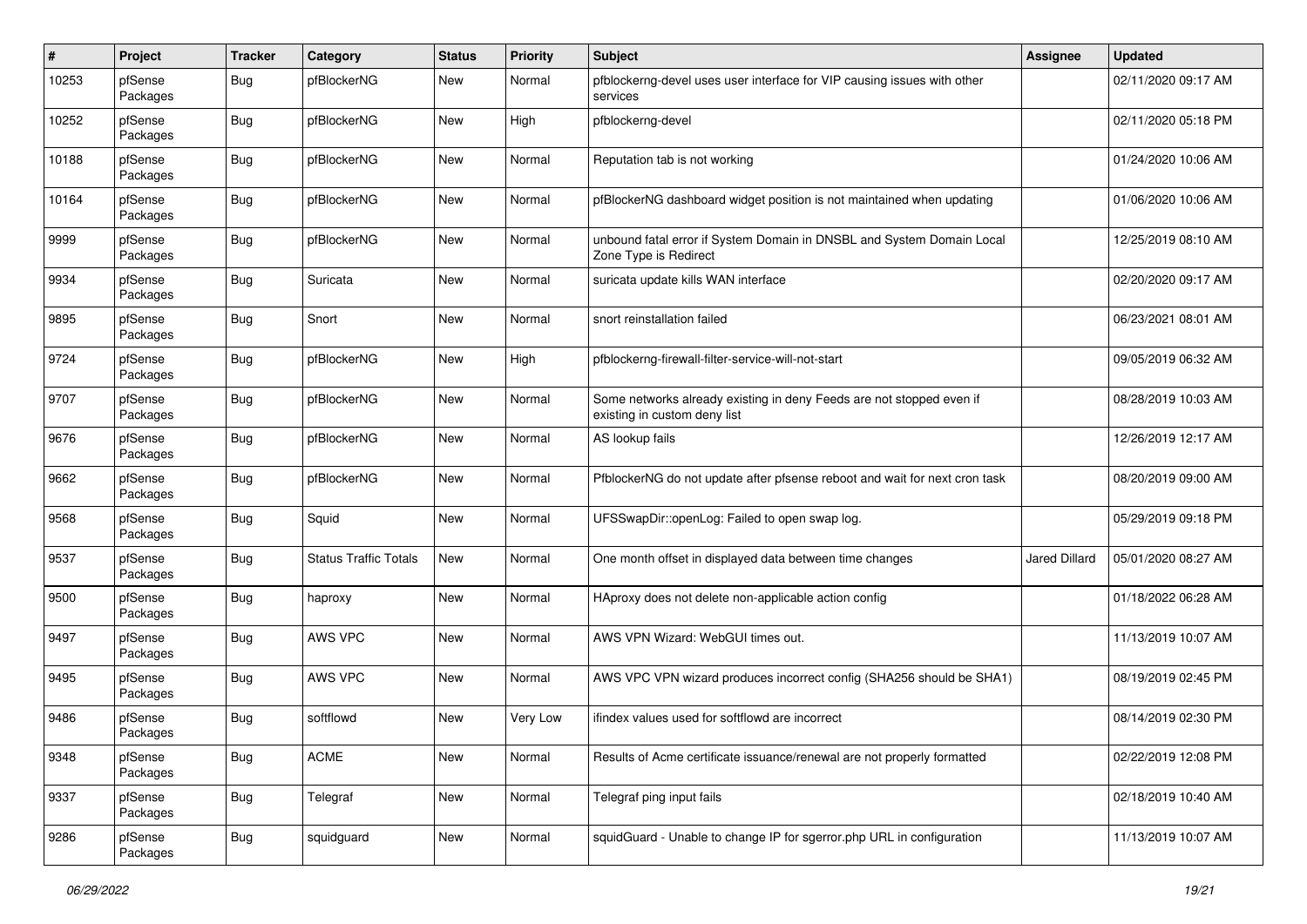| $\#$ | Project             | <b>Tracker</b> | Category    | <b>Status</b> | <b>Priority</b> | Subject                                                                                                                                 | Assignee            | <b>Updated</b>      |
|------|---------------------|----------------|-------------|---------------|-----------------|-----------------------------------------------------------------------------------------------------------------------------------------|---------------------|---------------------|
| 9261 | pfSense<br>Packages | Bug            | haproxy     | New           | Normal          | haproxy GUI failure                                                                                                                     |                     | 01/08/2019 12:41 PM |
| 9247 | pfSense<br>Packages | Bug            | haproxy     | <b>New</b>    | .ow             | HAProxy multiple server selection on stats pages doesn't work                                                                           |                     | 01/02/2019 04:44 PM |
| 9229 | pfSense<br>Packages | <b>Bug</b>     | Tinc        | <b>New</b>    | Normal          | Tinc package: no way of specifying multiple critical configuration parameters<br>from web interface                                     |                     | 08/13/2019 09:25 AM |
| 9143 | pfSense<br>Packages | Bug            | ntop        | New           | Normal          | ntopng not displaying values in historical correctly                                                                                    |                     | 11/22/2018 07:24 AM |
| 9139 | pfSense<br>Packages | <b>Bug</b>     | Telegraf    | New           | Normal          | telegraf: add ping for default gateway(s)                                                                                               |                     | 05/21/2020 04:23 PM |
| 9138 | pfSense<br>Packages | <b>Bug</b>     | Telegraf    | New           | Normal          | telegraf: add section for custom config lines                                                                                           |                     | 02/18/2019 03:36 PM |
| 9079 | pfSense<br>Packages | <b>Bug</b>     | ntop        | New           | Normal          | High CPU usage of ntopng even during IDLE and no network traffic                                                                        |                     | 12/16/2018 02:40 PM |
| 9025 | pfSense<br>Packages | <b>Bug</b>     | squidguard  | New           | Normal          | SquidGard + Target categories                                                                                                           |                     | 10/08/2018 01:00 AM |
| 9012 | pfSense<br>Packages | <b>Bug</b>     | Squid       | New           | Very Low        | Captive Portal authentication in Squid Proxy Server does not work                                                                       |                     | 10/12/2019 05:06 AM |
| 8909 | pfSense<br>Packages | <b>Bug</b>     | Tinc        | New           | Normal          | tinc package makes /rc.newwanip looping forever                                                                                         |                     | 08/13/2019 09:25 AM |
| 8902 | pfSense<br>Packages | Bug            | haproxy     | New           | Normal          | HAproxy package not use custom DNS for lookup on apply new config                                                                       |                     | 09/16/2018 08:16 AM |
| 8827 | pfSense<br>Packages | Bug            | squidguard  | New           | Normal          | Squidguard: ACL redirect modes 'redirect' and 'err page' send unresolvable<br>URLs to the client.                                       | <b>Viktor Gurov</b> | 12/21/2021 05:49 AM |
| 8752 | pfSense<br>Packages | <b>Bug</b>     | squidguard  | New           | Normal          | For SquidGuard in "Common ACL" menu "Target Rules List" "access" option<br>always stays with default value '---' for my Target category |                     | 08/06/2018 05:53 AM |
| 8705 | pfSense<br>Packages | <b>Bug</b>     | syslog-ng   | New           | Normal          | Syslog-NG error in latest snapshot                                                                                                      |                     | 07/27/2018 10:17 AM |
| 8589 | pfSense<br>Packages | Bug            | FreeRADIUS  | New           | Normal          | FreeRadius 0.15.5_2 ignoring tunnelled-reply=no                                                                                         |                     | 02/18/2019 03:40 PM |
| 8560 | pfSense<br>Packages | <b>Bug</b>     | <b>ACME</b> | New           | Normal          | ACME: can't update DNS records in DNSMadeEasy registar for several<br>domains with different API keys/ids                               |                     | 06/08/2018 01:28 PM |
| 8516 | pfSense<br>Packages | <b>Bug</b>     | FreeRADIUS  | New           | Normal          | FreeRADIUS requires settings re-saved after pfSense upgrade                                                                             | Jim Pingle          | 12/31/2021 05:58 PM |
| 8513 | pfSense<br>Packages | <b>Bug</b>     | FreeRADIUS  | New           | High            | Freeradius 3.x Idap problem                                                                                                             |                     | 02/18/2019 05:22 PM |
| 8454 | pfSense<br>Packages | <b>Bug</b>     | arpwatch    | New           | Very Low        | Arpwatch package break email notifications from other sources                                                                           |                     | 06/23/2022 07:49 PM |
| 8438 | pfSense<br>Packages | <b>Bug</b>     | haproxy     | New           | High            | haproxy: can't use ACL for cert with http-response actions                                                                              |                     | 05/24/2018 01:12 PM |